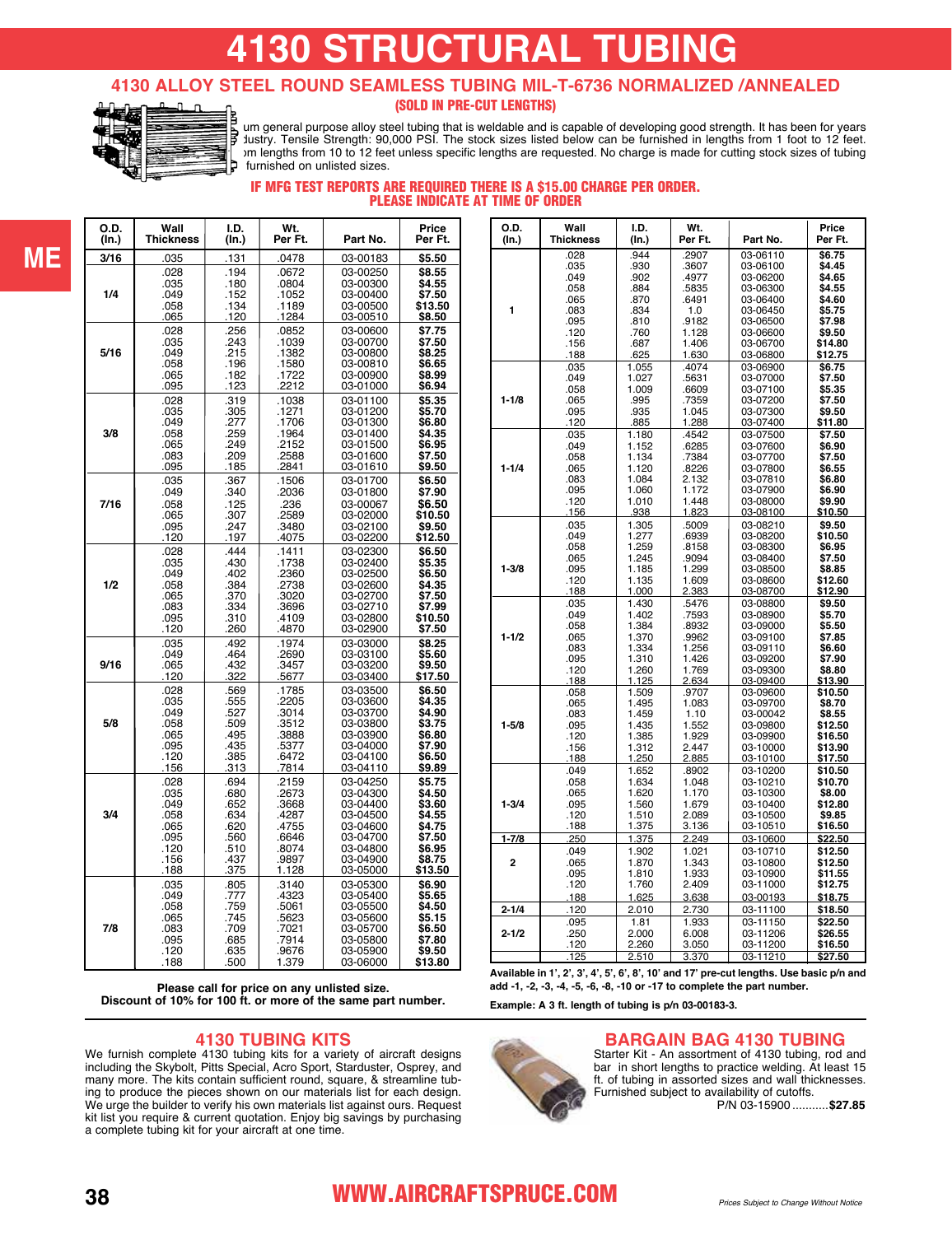# **STEEL TUBING & ROD**



### **4130 STREAMLINE TUBING MIL-T6736 NORMALIZED**

(SOLD IN PRE-CUT LENGTHS)

The prices for streamline tubing have increased sharply. The only manufacturer of streamline tubing, Columbia Summerill, have encountered problems with

cracking on the trailing edge intermittently for many years and it has been a worrisome problem for builders. In an effort to control the situation, Columbia Summerill have installed sophisticated inspection equipment in their plant to assure that no cracked tubing gets into the field again. The cost of the equipment is reflected in the prices for the tubing which must be shared by all.

| Major | Minor |      | Equivalent       |                  |         |          | Price   |
|-------|-------|------|------------------|------------------|---------|----------|---------|
| Axis  | Axis  | Wall | Round<br>Tension | Tubina<br>Compr. | Wt./Ft. | Part No. | Per Ft  |
| 1.150 | .745  | .035 | 7/8              | 7/16             | 0.314   | 03-00232 | \$15.75 |
| 1.180 | .500  | .035 | 7/8"             | 7/16"            | .3140   | 03-11400 | \$19.95 |
| 1.30  | .600  | .049 |                  | 5/8              | 0.498   | 03-00233 | \$13.35 |
| 1.349 | .571  | .049 | 1"               | 5/8"             | .4977   | 03-11500 | \$21.50 |
| 1.645 | .740  | .049 | $1 - 1/4$        | 3/4              | 0.629   | 03-00234 | \$15.50 |
| 1.685 | .714  | .049 | $1 - 1/4"$       | 3/4"             | .6285   | 03-11600 | \$24.99 |
| 1.990 | .870  | .049 | $1 - 1/2$        |                  | 0.759   | 03-00235 | \$19.50 |
| 2.023 | .857  | .049 | $1 - 1/2"$       | 1"               | .7593   | 03-11700 | \$27.95 |
| 2.360 | .960  | .049 | $1 - 3/4$        | $1 - 1/8$        | 0.890   | 03-00236 | \$23.95 |
| 2.360 | 1.000 | .049 | $1 - 3/4"$       | $1 - 1/8"$       | .8902   | 03-11800 | \$37.55 |
| 2.665 | 1.140 | .065 | 2                | $1 - 1/2$        | 1.343   | 03-00237 | \$34.90 |
| 2.697 | 1.143 | .065 | 2"               | $1 - 1/4"$       | 1.021   | 03-00192 | \$49.75 |
| 3.372 | 1.429 | .049 | $2 - 1/2"$       | $1 - 1/2"$       | 1.283   | 03-12000 | \$50.99 |

Available in 1', 2', 3', 4', 5', 6', 8', 10' and 17' pre-cut lengths. Use basic p/n and<br>add -1, -2, -3, -4, -5, -6, -8, -10 or -17 to complete the part number.<br>Example: A 3 ft. length of tubing is p/n [03-00183-3](https://www.aircraftspruce.com/catalog/pnpages/03-00183-3.php).



#### **4130 AIRFRAME SQUARE & RECTANGULAR TUBING MIL-T-6736 NORMALIZED** (SOLD IN PRE-CUT LENGTHS)

| O.D. (In.)           | Wall (In.) | Weight Per Ft. | Part No. | Price Per Ft. |
|----------------------|------------|----------------|----------|---------------|
| $1/2 \times 1/2$     | .035       | .2213          | 03-12200 | \$10.50       |
| $1/2 \times 1$       | .065       | .6055          | 03-12350 | \$18.85       |
|                      | .035       | .2808          | 03-12400 | \$10.50       |
| $5/8 \times 5/8$     | .049       | .4234          | 03-12500 | \$12.50       |
|                      | .065       | .388           | 03-12600 | \$10.78       |
|                      | .035       | .3403          | 03-12700 | \$11.50       |
| $3/4 \times 3/4$     | .049       | .4671          | 03-12800 | \$11.55       |
|                      | .065       | .6055          | 03-13000 | \$13.50       |
|                      | .065       | .7160          | 03-13300 | \$21.50       |
|                      | .035       | .4593          | 03-13400 | \$16.55       |
| $1 \times 1$         | .049       | .6337          | 03-13500 | \$13.80       |
|                      | .065       | .8265          | 03-13700 | \$16.50       |
| $3/4 \times 1 - 1/2$ | .049       | .9057          | 03-13900 | \$12.60       |
| $1 \times 1 - 3/4$   | .065       | 1.158          | 03-13950 | \$21.55       |

**Available in 1', 2', 3', 4', 5', 6', 8', 10' and 17' pre-cut lengths. Use basic p/n and add -1, -2, -3, -4, -5, -6, -8, -10 or -17 to complete the part number. Example: A 3 ft. length of tubing is p/n [03-00183-3](https://www.aircraftspruce.com/catalog/pnpages/03-00183-3.php).**



#### **E-4340 ROUND STEEL ROD** SPEC. MIL-S-8503 COLD FINISHED ANNEALED (SOLD IN PRE-CUT LENGTHS)

E4340 rod has high fatigue strength and maintains its hardness and strength qualities even at high temperatures. Excellent for use in highly stressed parts.<br>d is furnished normalized and tempered cold finished. Meets AMS2032 and is furnish

| Dia. (In.) | Wt./Ft. (Lbs.) | Part No. | Price / Ft. |
|------------|----------------|----------|-------------|
|            | 2.67           | 03-26700 | \$44.50     |
| $1 - 1/4$  | 4.173          | 03-26850 | \$29.99     |
| $1 - 3/8$  | 5.049          | 03-26900 | \$35.55     |
|            | 11.20          | 03-26950 | \$77.80     |

Available in 1', 2', 3', 4', 5', 6', 8', 10' and 17' pre-cut lengths. Use basic p/n and<br>add -1, -2, -3, -4, -5, -6, -8, -10 or -17 to complete the part number.<br>Example: A 3 ft. length of tubing is p/n [03-00183-3](https://www.aircraftspruce.com/catalog/pnpages/03-00183-3.php).



#### **STAINLESS STEEL TUBING** (SOLD IN PRE-CUT LENGTHS)

| <b>Tubing Type</b> | O D.       | Wall  | Part No. | Price/Ft. |
|--------------------|------------|-------|----------|-----------|
| 304 Welded         | 3/8"       | .028" | 03-16100 | \$6.75    |
| 321 Welded         | $1 - 1/2"$ | .035" | 03-16300 | \$20.90   |
| 321 Welded         | $1 - 3/4"$ | .035" | 03-16400 | \$28.50   |
| 321 Welded         | 2"         | .035" | 03-16500 | \$36.60   |
| 304 Seamless       | 1/8        | .020" | 03-00148 | \$11.78   |
| 304 Seamless       | 1/8"       | .035" | 03-16010 | \$5.35    |
| 304 Seamless       | 3/16"      | .035" | 03-16020 | \$4.97    |
| 304 Seamless       | 1/4"       | .035" | 03-16030 | \$3.60    |
| 304 Seamless       | 5/16"      | .035" | 03-16040 | \$5.75    |
| 304 Seamless       | 3/8"       | .035" | 03-16045 | \$3.20    |
| 304 Seamless       | 1/2"       | .035" | 03-16050 | \$11.75   |
| 304 Seamless       | 5/8"       | .035" | 03-16060 | \$5.85    |
| 321 Seamless       | $1 - 1/4"$ | .028" | 03-16540 | \$22.50   |
| 321 Seamless       | $1 - 1/2"$ | .035" | 03-16560 | \$28.60   |

**Available in 1', 2', 3', 4', 5', 6', 8', 10' and 17' pre-cut lengths. Use basic p/n and add -1, -2, -3, -4, -5, -6, -8, -10 or -17 to complete the part number. Example: A 3 ft. length of tubing is p/[n 03-00183-3.](https://www.aircraftspruce.com/catalog/pnpages/03-00183-3.php)**

#### **BUSHING STOCK 1015/1020 STEEL**

Seamless mechanical tubing may be used either statically or dynamically. Its close tolerance, good finish and dense structure make it ideal for parts such as shafts, bushings, bearings, etc. Tensile strength 80,000

## PSI. Drill or ream for proper bolt fit. **SPECIFY CUTTING INSTRUCTIONS FOR SHIPMENT**

| O.D.                               | I.D. | Wall        | Part No. | Price/Ft. |  |  |  |
|------------------------------------|------|-------------|----------|-----------|--|--|--|
| 3/8"                               | 1/4" | .065"       | 03-16700 | \$2.44    |  |  |  |
| 1/2"                               | 3/8" | .065"       | 03-16900 | \$1.88    |  |  |  |
| <b>ROUND BRASS SEAMLESS TUBING</b> |      |             |          |           |  |  |  |
| Ωn                                 | חו   | <b>Wall</b> | Dort No  | Drinn/Ct  |  |  |  |

| O.D.    | ı.D   | Wall  | Part No. | Price/Ft. |
|---------|-------|-------|----------|-----------|
| 1 /4"   | 3/16" | 032"  | 03-17300 | \$2.18    |
| 7 / 16" | 5/16" | .065" | 03-17600 | \$8.70    |
| 11 つ"   | 3/8"  | .065" | 03-17800 | \$10.55   |



t

#### **4130 ROUND STEEL ROD COLD FINISHED** SPEC. MLL-S-6758A-NORMALIZED (SOLD IN PRE-CUT LENGTHS)

| Dia (In.) | Wt./Ft. | Part No. | Price / Ft. |
|-----------|---------|----------|-------------|
| 1/8       | .042    | 03-20100 | \$1.64      |
| 3/16      | .092    | 03-20200 | \$1.55      |
| 1/4       | .167    | 03-20300 | \$3.50      |
| 5/16      | .261    | 03-20400 | \$2.82      |
| 3/8       | .376    | 03-20500 | \$1.64      |
| 7/16      | .511    | 03-20600 | \$1.77      |
| 1/2       | .668    | 03-20700 | \$12.50     |
| 9/16      | .845    | 03-20800 | \$3.35      |
| 5/8       | 1.043   | 03-20900 | \$4.35      |
| 3/4       | 1.502   | 03-21000 | \$5.40      |
| 7/8       | 2.044   | 03-21100 | \$13.95     |
|           | 2.670   | 03-21200 | \$9.50      |
| $1 - 1/4$ | 4.173   | 03-21300 | \$11.70     |
| $1 - 3/8$ | 5.049   | 03-21400 | \$45.65     |
| $1 - 1/2$ | 6.008   | 03-21500 | \$23.50     |
| 1-3/4     | 8.178   | 03-21600 | \$30.85     |

**Available in 1', 2', 3', 4', 5', 6', 8', 10' and 17' pre-cut lengths. Use basic p/n and add -1, -2, -3, -4, -5, -6, -8, -10 or -17 to complete the part number. Example: A 3 ft. length of tubing is p/[n 03-00183-3.](https://www.aircraftspruce.com/catalog/pnpages/03-00183-3.php)**

#### **STAINLESS STEEL ROD TYPE 304 CD**



3/16" Diameter type 304 CD stainless steel rod. Used in "new canard" for Long-EZ as specified by RAF..............................P/[N 03-26600](https://www.aircraftspruce.com/catalog/pnpages/03-26600.php) ........ **\$3.35/ft.**

#### **3/8" PIPER CHANNEL**

Available in mild steel. 0.020" thick. 6-ft. length ..................P/[N 05-04564](https://www.aircraftspruce.com/catalog/pnpages/05-04564.php) ...........**\$12.50**

IF MFG TEST REPORTS ARE REQUIRED THERE IS A \$15.00 CHARGE PER ORDER. PLEASE INDICATE AT TIME OF ORDER.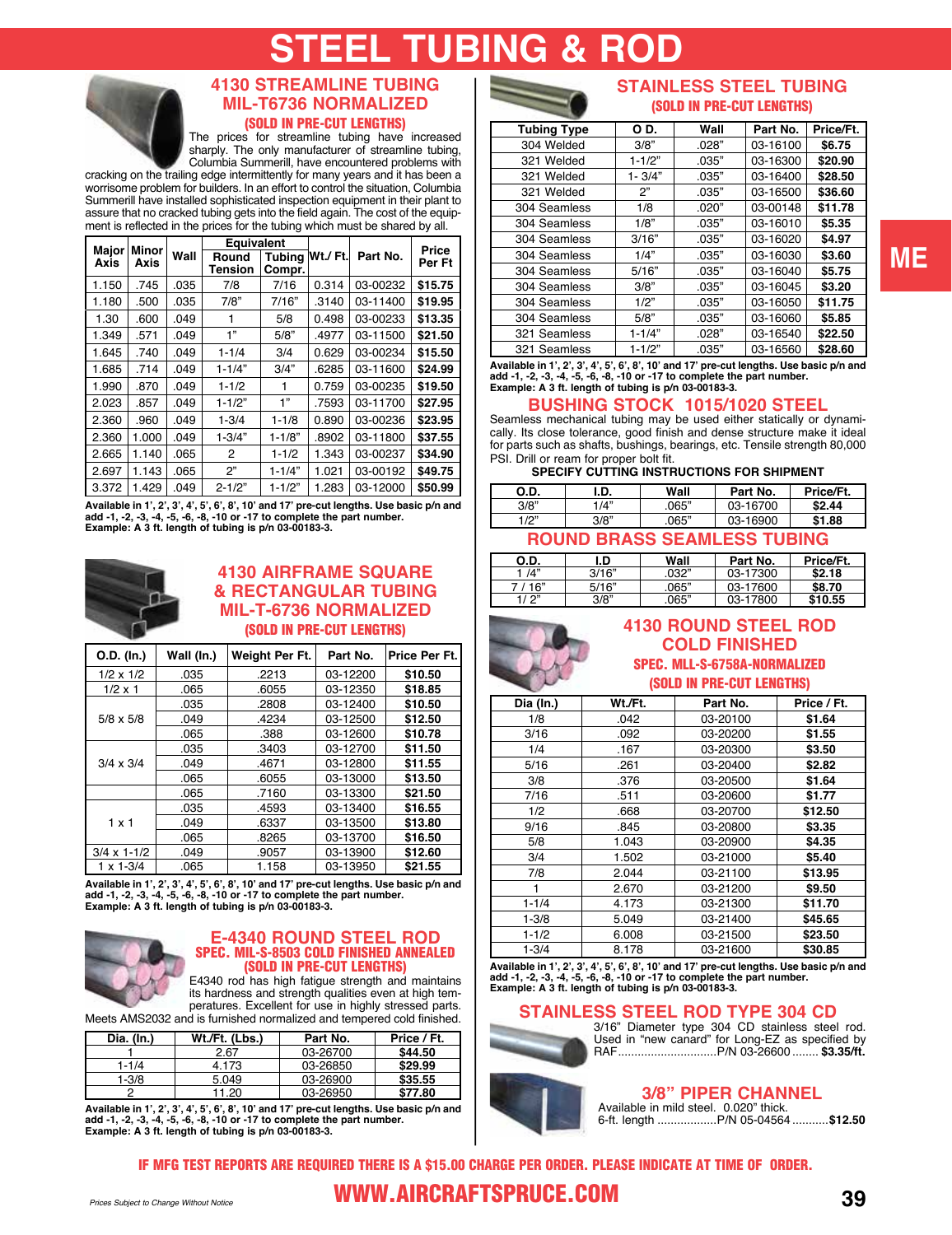# **4130 SHEET**



#### **4130 STEEL SHEETS & STRIPS MIL-S-6345A NORMALIZED**

This chromium-molybdenum alloy is one of the most widely used aircraft steels because of its combination of weldability, ease of fabrication and mild hardenability. It will respond to heat treatment to high strength levels and yet, in the annealed condition, it has adequate strength for many applications. Used for the manufacture of parts and components. Tensile strength 75,000-85,000 PSI. Furnished cold-rolled and oiled in sheet thicknesses of .025-.125 inch. Sheets of .190-.250 inch and greater thickness are hot-rolled, pickled and oiled. Sheared to sheet and strip sizes listed below. Subject to availability of normalized sheet, annealed 4130 sheet may be substituted.

#### **4130 STEEL SHEET**

|           |            |              |             |         |            |              | <b>Price per Piece</b> |              |                     |          |                                  |          |              |
|-----------|------------|--------------|-------------|---------|------------|--------------|------------------------|--------------|---------------------|----------|----------------------------------|----------|--------------|
| Thickness | $6"$ x 12' |              | $9"$ x $9"$ |         | $9"$ x 18" |              | 18" x 18"              |              | 18" x 36"           |          | 18" x 72"                        |          | <b>Wt.**</b> |
| (In.)     | Part No.   | <b>Price</b> | Part No.    | Price   | Part No.   | <b>Price</b> | Part No.               | <b>Price</b> | Part No.            | Price    | Part No.                         | Price    | (Lbs.)       |
| .025      | 03-21800   | \$1.58       | 03-21850    | \$2.84  | 03-21900   | \$5.04       | 03-22000               | \$11.25      | 03-22100            | \$22.50  | $03 - 22150$                     | \$45.00  | 2.30         |
| .032      | 03-22510   | \$4.75       | 03-22515    | \$5.50  | 03-22520   | \$10.75      | 03-22525               | \$21.25      | 03-22530            | \$42.25  | 03-22535                         | \$83.75  | ---          |
| .040      | 03-22600   | \$3.45       | 03-22650    | \$3.77  | 03-22700   | \$7.75       | 03-22800               | \$14.96      | 03-22900            | \$29.93  | 03-22950 S59.85                  |          | 3.75         |
| .050      | 03-23000   | \$1.94       | 03-23050    | \$4.35  | 03-23100   | \$8.75       | 03-23200               | \$17.46      | 03-23300            | \$34.93  | 03-23350 S69.85                  |          | 4.80         |
| .063      | 03-23400   | \$5.25       | 03-23450    | \$6.75  | 03-23500   | \$11.75      | 03-23600               | \$21.75      | 03-23700            | \$42.65  | 03-23750   \$83.75               |          | 5.85         |
| .071      | 03-23800   | \$6.75       | 03-23850    | \$7.75  | 03-23900   | \$14.85      | 03-24000               | \$29.85      | 03-24100            | \$59.60  | 03-24150   <b>\$119.95</b>       |          | 6.55         |
| .080      | 03-24200   | \$6.25       | 03-24250    | \$8.50  | 03-24300   | \$14.75      | 03-24400               | \$26.75      | 03-24500            | \$51.75  | 03-24550   \$103.95              |          | 7.15         |
| .090      | 03-24600   | \$8.75       | 03-55500    | \$9.25  | 03-24700   | \$18.25      | 03-24800               | \$36.25      | 03-24900            | $$72.25$ | 03-24950   \$144.95              |          | 8.15         |
| .100      | 03-25000   | \$8.39       | $---$       | ---     | 03-25100   | \$18.75      | 03-25200               | \$37.44      | 03-25300            | \$74.88  | 03-25350   <b>\$149.75</b>       |          | 10.45        |
| .125      | 03-55300   | \$9.95       | 03-25370    | \$13.25 | 03-25400   | \$22.75      | 03-25500               | \$42.50      | 03-25600            | \$82.00  | ---                              | $\cdots$ | 11.25        |
| .190      | $--$       | --           | 03-25660    | \$17.65 | 03-25700   | \$35.50      | 03-25750               | \$73.75      | 03-26025   \$141.75 |          | ---                              | $\sim$   | 17.50        |
| .250      | ---        | $- - -$      | 03-25850    | \$21.78 | 03-25900   | \$43.25      | 03-25950               | \$87.25      | 03-26050            |          | \$174.50 03-00106 \$349.00 94.00 |          |              |

**\*\* Wt. per 18" x 18" sheet. Less 10% discount on 6 sheets 18" x 36" or 3 sheets of 18" x 72" per part number.**

## **4130 STEEL STRIPS**

| <b>Thickness</b> | <b>Size</b>               | Part No.   | Price*  |
|------------------|---------------------------|------------|---------|
| .025             | 5/8" x 72"                | 03-18000-6 | \$1.60  |
| .025             | $1" \times 72"$           | 03-18100-6 | \$2.52  |
| .032             | 5/8" x 72"                | 03-18110-6 | \$2.95  |
| .032             | 1" x 72"                  | 03-18120-6 | \$4.75  |
| .032             | $2" \times 72"$           | 03-18130-6 | \$9.50  |
| .032             | 3" x 72"                  | 03-18140-6 | \$13.50 |
| .040             | $5/8$ " x 72              | 03-18200-6 | \$2.10  |
| .040             | 1" x 72"                  | 03-18300-6 | \$3.35  |
| .040             | 2" x 72"                  | 03-18310-6 | \$6.64  |
| .040             | $\overline{3" \times 72"$ | 03-18320-6 | \$9.90  |
| .050             | 1" x 72"                  | 03-18400-6 | \$4.19  |
| .050             | $2"$ x 72"                | 03-18410-6 | \$8.38  |
| .050             | 3" x 72"                  | 03-18420-6 | \$11.88 |
| .063             | 5/8" x 72"                | 03-18500-6 | \$3.35  |
| .063             | 3/4" x 72"                | 03-18600-6 | \$3.35  |
| .063             | $1" \times 72"$           | 03-18700-6 | \$4.95  |
| .063             | 1-1/4" x 72"              | 03-18800-6 | \$6.75  |
| .063             | $1 - 1/2$ " x 72"         | 03-18900-6 | \$6.75  |
| .063             | 2" x 72"                  | 03-19000-6 | \$9.95  |
| .063             | 3" x 72"                  | 03-19100-6 | \$13.50 |
| .071             | 5/8" x 72"                | 03-19180-6 | \$4.20  |
| .071             | 1" x 72"                  | 03-19200-6 | \$6.75  |
| .071             | 2" x 72"                  | 03-19210-6 | \$13.50 |
| .071             | $3" \times 72"$           | 03-19220-6 | \$19.92 |
| .080             | 5/8" x 72"                | 03-19280-6 | \$4.20  |
| .080             | 1" x 72"                  | 03-19290-6 | \$6.25  |
| .080             | 2" x 72"                  | 03-19300-6 | \$11.75 |
| .090             | 1" x 72"                  | 03-19400-6 | \$8.75  |
| .090             | 1-1/2" x 72"              | 03-19500-6 | \$12.25 |
| .090             | 2" x 72"                  | 03-19520-6 | \$17.50 |
| .090             | 3" x 72"                  | 03-19600-6 | \$24.25 |
| .100             | 1" x 72"                  | 03-19610-6 | \$8.39  |
| .100             | $1 - 1/2$ " x 72"         | 03-19620-6 | \$12.00 |
| .100             | 3" x 72"                  | 03-19630-6 | \$25.01 |
| .125             | x 72"<br>1"               | 03-19700-6 | \$9.93  |
| .125             | $1 - 1/2$ " x 72"         | 03-19800-6 | \$13.25 |
| .125             | 2" x 72"                  | 03-19820-6 | \$19.50 |
| .125             | $3" \times 72"$           | 03-19900-6 | \$26.00 |
| .250             | $1 - 1/4" \times 18"$     | 03-20000   | \$6.90  |

**\* 3-Ft. lengths available at the half price of 6' lengths.** 

**6 ft. lengths are subject to UPS oversize charges. Consider 3 ft. lengths which ship at cheaper rates**

#### **4130 STEEL SHEET**  (As Used in Christavia Kits)

| $(100 \text{ V}00 \text{ V}0 \text{ m})$ The contract $(100 \text{ V}00 \text{ V}00 \text{ V}00 \text{ V}00 \text{ V}00 \text{ V}00 \text{ V}00 \text{ V}00 \text{ V}00 \text{ V}00 \text{ V}00 \text{ V}00 \text{ V}00 \text{ V}00 \text{ V}00 \text{ V}00 \text{ V}00 \text{ V}00 \text{ V}00 \text{ V}00 \text{ V}00 \text{ V}00 \text{ V}00 \text{ V}00 \text{ V}00 \text{$ |                               |          |         |  |  |  |  |  |
|---------------------------------------------------------------------------------------------------------------------------------------------------------------------------------------------------------------------------------------------------------------------------------------------------------------------------------------------------------------------------------|-------------------------------|----------|---------|--|--|--|--|--|
| <b>Thickness</b>                                                                                                                                                                                                                                                                                                                                                                | <b>Size</b>                   | Part No. | Price   |  |  |  |  |  |
| .040                                                                                                                                                                                                                                                                                                                                                                            | 8" x8"                        | 03-56302 | \$2.95  |  |  |  |  |  |
| .040                                                                                                                                                                                                                                                                                                                                                                            | 12" x 12"                     | 03-56304 | \$6.64  |  |  |  |  |  |
| .040                                                                                                                                                                                                                                                                                                                                                                            | 12" x 20"                     | 03-56316 | \$11.13 |  |  |  |  |  |
| .040                                                                                                                                                                                                                                                                                                                                                                            | 10" x 26'                     | 03-56312 | \$12.35 |  |  |  |  |  |
| .040                                                                                                                                                                                                                                                                                                                                                                            | 12" x 24"                     | 03-56306 | \$13.65 |  |  |  |  |  |
| .040                                                                                                                                                                                                                                                                                                                                                                            | 14" x 30"                     | 03-56308 | \$19.40 |  |  |  |  |  |
| .040                                                                                                                                                                                                                                                                                                                                                                            | 18" x30"                      | 03-56310 | \$24.90 |  |  |  |  |  |
| .040                                                                                                                                                                                                                                                                                                                                                                            | 24" x 24"                     | 03-56314 |         |  |  |  |  |  |
| .050                                                                                                                                                                                                                                                                                                                                                                            | 4" x 24"                      | 03-56320 | \$5.17  |  |  |  |  |  |
| .050                                                                                                                                                                                                                                                                                                                                                                            | $12"$ x $12"$                 | 03-56318 | \$7.76  |  |  |  |  |  |
| .050                                                                                                                                                                                                                                                                                                                                                                            | x 24"<br>8"                   | 03-56322 | \$10.50 |  |  |  |  |  |
| .050                                                                                                                                                                                                                                                                                                                                                                            | 12" x 24"                     | 03-56324 | \$15.65 |  |  |  |  |  |
| .063                                                                                                                                                                                                                                                                                                                                                                            | 10" x 10"                     | 03-56326 | \$6.75  |  |  |  |  |  |
| .063                                                                                                                                                                                                                                                                                                                                                                            | 10" x 14"                     | 03-56332 | \$8.50  |  |  |  |  |  |
| .063                                                                                                                                                                                                                                                                                                                                                                            | x 12"<br>12"                  | 03-56328 | \$9.93  |  |  |  |  |  |
| .063                                                                                                                                                                                                                                                                                                                                                                            | $12" \times 24"$              | 03-56330 | \$18.50 |  |  |  |  |  |
| .071                                                                                                                                                                                                                                                                                                                                                                            | $\times$ 4"<br>4 <sup>n</sup> | 03-56334 | \$1.44  |  |  |  |  |  |
| .071                                                                                                                                                                                                                                                                                                                                                                            | x 12"<br>12"                  | 03-56336 | \$13.50 |  |  |  |  |  |
| .071                                                                                                                                                                                                                                                                                                                                                                            | 12" x 24"                     | 03-56338 | \$19.90 |  |  |  |  |  |
| .080                                                                                                                                                                                                                                                                                                                                                                            | x 10"<br>2"                   | 03-56354 | \$2.10  |  |  |  |  |  |
| .080                                                                                                                                                                                                                                                                                                                                                                            | 12" x 24"                     | 03-56340 | \$22.50 |  |  |  |  |  |
| .090                                                                                                                                                                                                                                                                                                                                                                            | x 10<br>2"                    | 03-56344 | \$2.25  |  |  |  |  |  |
| .090                                                                                                                                                                                                                                                                                                                                                                            | $6" \times 8"$                | 03-56342 | \$10.70 |  |  |  |  |  |
| .090                                                                                                                                                                                                                                                                                                                                                                            | x 24"<br>12"                  | 03-56346 | \$32.25 |  |  |  |  |  |
| .125                                                                                                                                                                                                                                                                                                                                                                            | 10"<br>x 24"                  | 03-56348 | \$29.25 |  |  |  |  |  |
| .125                                                                                                                                                                                                                                                                                                                                                                            | 12" x 24"                     | 03-56350 | \$35.70 |  |  |  |  |  |

#### **E4340 RECTANGULAR FLAT STEEL** SPEC. MIL-S-5000 ANNEALED

This chromium-nickel-molybdenum alloy, "king" of the hardening grades of alloy steels, possesses much deeper hardenability than the 4100 series. The fatigue-tensile ratio makes it ideal for highly stressed parts such as landing gear legs, and is often referred to as "spring steel". Tensile strength is about 110,000 PSI. It is difficult to weld but can be welded by any of the common welding processes providing the section is preheated and stress relieved after welding.

|                | Size (In.)   Wt./Ft (Lbs.) | Part No. | Price/Ft. |
|----------------|----------------------------|----------|-----------|
| 1/4 x 1-1/2    | 1.275                      | 03-26100 | \$20.50   |
| $1/4 \times 2$ | 1.702                      | 03-26150 | \$18.00   |
| $3/8 \times 2$ | 2.550                      | 03-26200 | \$40.65   |
| $1/2 \times 3$ | 5.100                      | 03-26300 | \$53.90   |
| $1/2 \times 4$ | 6.800                      | 03-26400 | \$54.75   |

#### **VACUUM MELTED LOW ALLOY 4130 STEEL WELDING WIRE**

This high quality welding rod is produced from vacuum melted material. This material has ultra-low levels of oxygen, hydrogen, and nitrogen and is extremely low in trace elements. This rod is cleaner than standard rods and is the best available for 4130 welding. .062 dia. 36" long. Approx. 32 units per pound.

P/N [03-27600](https://www.aircraftspruce.com/catalog/pnpages/03-27600.php) ........ **\$56.75/lb.**

#### **BRASS BRAZING ROD**

1/16" ................ P/N [03-27625](https://www.aircraftspruce.com/catalog/pnpages/03-27625.php) ........ **\$12.50/lb.** 3/32" ................ P/N [03-00118](https://www.aircraftspruce.com/catalog/pnpages/03-00118.php) ........ **\$11.50/lb.**

#### **WELDING ROD NO. 7**



For big-strength welds in steel plate, sheet, structural shapes, pipe and steel castings. Supplied in 36" lengths in sizes 1/16", 3/32" and 1/8".

**NO. 32CMS –** Recommended for 4130 steel structures for most satisfactory results. This rod is heat-treatable after welding.

|  | 1/16" Dia P/N 03-27000  \$34.50/lb. |
|--|-------------------------------------|
|  | 1/8" Dia P/N 03-27200  \$9.85/lb.   |

**NO. 7 –** Used in general commercial welding and by many mechanics for non-heat-treated airframe repairs.

| 1/16" Dia P/N 03-27300  \$14.90/lb. |  |
|-------------------------------------|--|
| 1/8" Dia P/N 03-27500  \$13.60/lb.  |  |

#### **WELD BRUSH**



Stainless steel bristles set in curved wooden handle. Just right for cleaning welds. 1/2" Wide x 8" Long ......... P/N [03-26500](https://www.aircraftspruce.com/catalog/pnpages/03-26500.php) ............... **\$2.25**

**For Alumium Welding Rod, see page 56. For Welding Equipment Tools Section.** 

IF MFG TEST REPORTS ARE REQUIRED THERE IS A \$15.00 CHARGE PER ORDER. PLEASE INDICATE AT TIME OF ORDER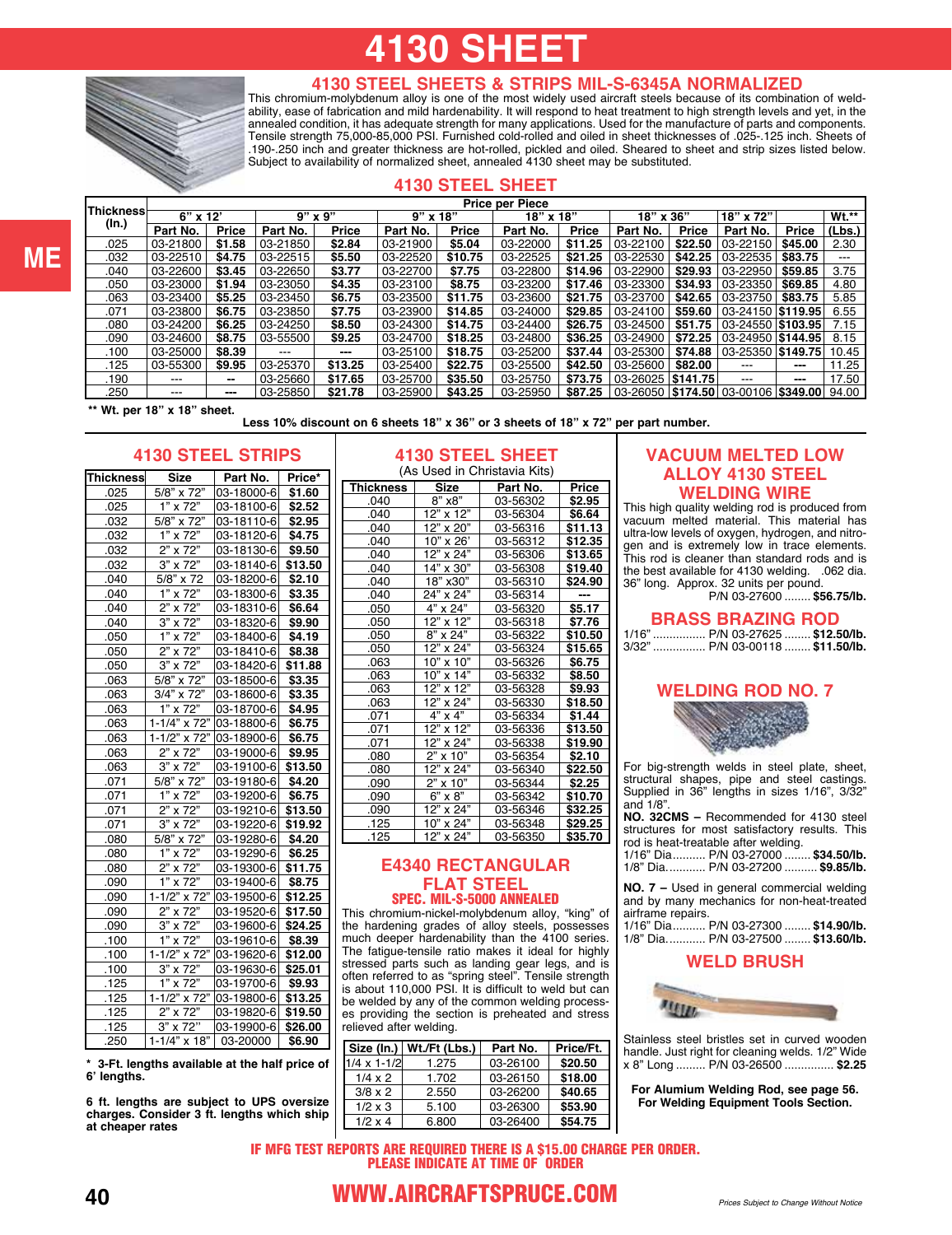# **ALUMINUM – THE MOST COMMON GRADES**

**1100** This grade is commercially pure aluminum. It is soft and ductile and has excellent workability. It is ideal for applications involving intricate forming because it work hardens more slowly than other alloys. It is the most weldable of aluminum alloys, by any method. It is non heat-treatable. It has excellent resistance to corrosion and is widely used in the chemical and food processing industries. It responds well to decorative finishes which make it suitable for giftware.

**2011** This is the most free-machining of the common aluminum alloys. It also has excellent mechanical properties. Thus, it is widely used for automatic screw machine products in parts requiring extensive machining.

2014 & 2017 The 2017 alloy combines excellent machinability and high strength with the result that it is one of the most widely used alloys for automatic screw machine work. It is a tough, ductile alloy suitable for heavy-duty structural parts. Its strength is slightly less than that of 2014.

**2024** This is one of the best known of the high strength aluminum alloys. With its high strength and excellent fatigue resistance, it is used to advantage on structures and parts where good strength-toweight ratio is desired. It is readily machined to a high finish. It is readily formed in the annealed condition and may be subsequently heat treated. Arc or gas welding is generally not recommended, although this alloy may be spot, seam or flash welded. Since corrosion resistance is relatively low, 2024 is commonly used with an anodized finish or in clad form ("Alclad") with a thin surface layer of high purity aluminum. Applications: aircraft structural components, aircraft fittings, hardware, truck wheels and parts for the transportation industry.

**3003** This is the most widely used of all aluminum alloys. It is essentially commercially pure aluminum with the addition of manganese which increases the strength some 20% over the 1100 grade. Thus, it has all the excellent characteristics of 1100 with higher strength. It has excellent corrosion resistance. It has excellent workability and it may be deep drawn or spun, welded or brazed. It is non heat treatable. Applications: cooking utensils, decorative trim, awnings, siding, storage tanks, chemical equipment.

**5005** This alloy is generally considered to be an improved version of 3003. It has the same general mechanical properties as 3003 but appears to stand up better in actual service. It is readily workable. It can be deep drawn or spun, welded or brazed. It has excellent corrosion resistance. It is non heat-treatable. It is well suited for anodizing and has less tendency to streak or discolor. Applications same as 3003.

**5052** This is the highest strength alloy of the more common non heat-treatable grades. Fatigue strength is higher than most aluminum alloys.In addition this grade has particularly good resistance to marine atmosphere and salt water corrosion. It has excellent workability. It may be drawn or formed into intricate shapes and its slightly greater strength in the annealed condition minimizes tearing that occurs in 1100 and 3003. Applications: Used in a wide variety of applications from aircraft components to home appliances, marine and transportation industry parts, heavy duty cooking utensils and equipment for bulk processing of food.

**5083 & 5086** For many years there has been a need for aluminum sheet and plate alloys that would offer, for high strength welded applications, several distinct benefits over such alloys as 5052 and 6061. Some of the benefits fabricators have been seeking are greater design efficiency, better welding characteristics, good forming properties, excellent resistance to corrosion and the same economy as in other non heat-treatable alloys. Metallurgical research has developed 5083 and 5086 as superior weldable alloys which fill these needs. Both alloys have virtually the same characteristics with 5083 having slightly higher mechanical properties due to the increased manganese content over 5086. Applications: unfired pressure vessels, missile containers, heavy-duty truck and trailer assemblies, boat hulls and superstructures.

**6061** This is the least expensive and most versatile of the heattreatable aluminum alloys. It has most of the good qualities of aluminum. It offers a range of good mechanical properties and good corrosion resistance. It can be fabricated by most of the commonly used techniques. In the annealed condition it has good workability. In the T4 condition fairly severe forming operations may be accomplished. The full T6 properties may be obtained by artificial aging. It is welded by all methods and can be furnace brazed. It is available in the clad form ("Alclad") with a thin surface layer of high purity aluminum to improve both appearance and corrosion resistance. Applications: This grade is used for a wide variety of products and applications from truck bodies and frames to screw machine parts and structural components. 6061 is used where appearance and better corrosion resistance with good strength are required.

**6063** This grade is commonly referred to as the architectural alloy. It was developed as an extrusion alloy with relatively high tensile properties, excellent finishing characteristics and a high degree of resistance to corrosion. This alloy is most often found in various interior and exterior architectural applications, such as windows, doors, store fronts and assorted trim items. It is the alloy best suited for anodizing applications - either plain or in a variety of colors.

**7075** This is one of the highest strength aluminum alloys available. Its strength-to weight ratio is excellent and it is ideally used for highly stressed parts. It may be formed in the annealed condition and subsequently heat treated. Spot or flash welding can be used, although arc and gas welding are not recommended. It is available in the clad ("Alclad") form to improve the corrosion resistance with the over-all high strength being only moderately affected. Applications: Used where highest strength is needed.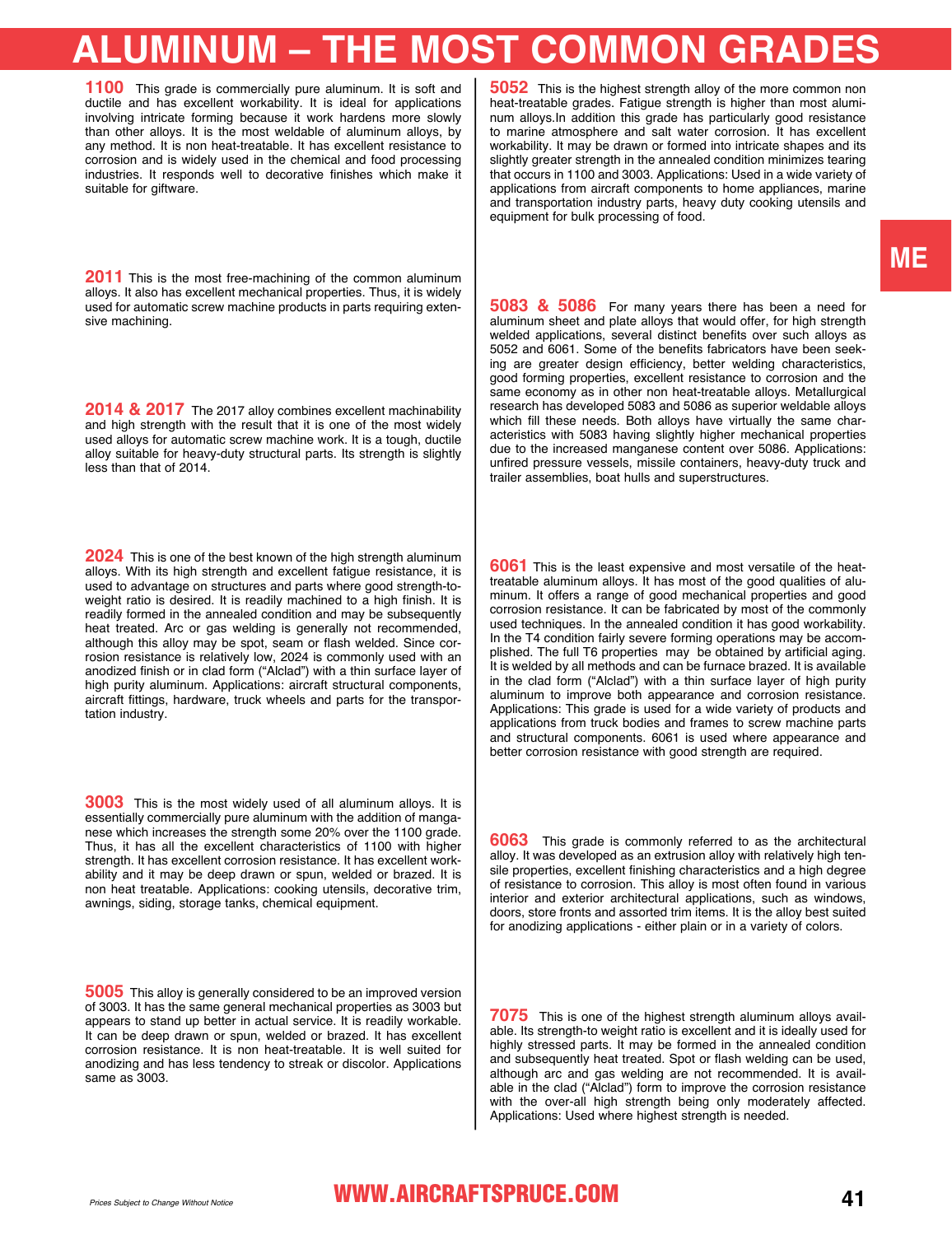# **ALUMINUM ALLOY DESIGNATIONS**

#### **ALUMINUM ALLOY DESIGNATIONS**

The aluminum industry uses a four-digit index system for the designation of its wrought aluminum alloys.

As outlined below, the first digit indicates the alloy group according to the major alloying elements.

#### 1XXX SERIES

In this group. minimum aluminum content is 99%. and there is no major alloying element.

The second digit indicates modifications in impurity limits. If the second digit is zero, there is no special control on individual impurities. Digits 1 through 9, which are assigned consecutively as needed, indicate special control of one or more individual impurities.

The last two digits indicate specific minimum aluminum content. Although the absolute minimum aluminum content in this group is 99% the minimum for certain grades is higher than 99%, and the last two digits represent the hundredths of a per cent over 99.

Thus, 1030 would indicate 99.30% minimum aluminum. without special control on individual impurities. The designations 1130, 1230, 1330, etc.. indicate the same purity with special control on one or more impurities. Likewise. 1100 indicates minimum aluminum content of 99.00% with individual impurity control.

#### 2XXX THROUGH 9XXX SERIES

The major alloying elements are indicated by the first digit, as follows:

| $2$ xxx | Copper                |
|---------|-----------------------|
| 3xxx    | Manganese             |
| 4xxx    | Silicon               |
| 5xxx    | Magnesium             |
| 6xxx    | Magnesium and silicon |
| 7xxx    | Zinc                  |
| 8xxx    | Other element         |
| 9xxx    | Unused series         |
|         |                       |

The second digit indicates alloy modification. If the second digit is zero. it indicates the original alloy: digits 1 through 9, which are assigned consecutively, indicate alloy modifications. The last two digits have no special significance, serving only to identify the different alloys in the group.

#### EXPERIMENTAL ALLOYS

Experimental alloys are designated according to the four digit system, but they are prefixed by the letter X. The prefix is dropped when the alloy becomes standard. During development, and before they are designated as experimental, new alloys are identified by serial numbers assigned by their originators. Use of the serial number is discontinued when the X number is assigned.

#### **ALUMINUM TEMPER DESIGNATIONS**

Temper designations of wrought aluminum alloys consist of suffixes to the numeric alloy designations. For example, in 3003-H14, 3003 denotes the alloy and "H14" denotes the temper, or degree of hardness. The temper designation also reveals the method by which the hardness was obtained. Temper designations differ between non heat-treatable alloys and heat-treatable alloys. and their meanings are given below:

#### NON HEAT-TREATABLE ALLOYS

The letter "H" is always followed by 2 or 3 digits. The first digit indicates the particular method used to obtain the temper. as follows:

— Hl means strain hardened only.

— H2 means strain hardened, then partially annealed.

— H3 means strain hardened, then stabilized.

The temper is indicated by the second digit as follows:

| 2 | 1/4 hard |
|---|----------|
| 4 | I/2 hard |
| 6 | 3/4 hard |

| 8 | full hard |
|---|-----------|

9 extra hard

Added digits indicate modification of standard practice.

#### HEAT-TREATABLE ALLOYS

- -O Annealed
- -T Heat treated

The letter "T" is always followed by one or more digits. These digits india method used to produce the stable tem

|         | <u>0010 the method doed to produce the stable tempers, as follows.</u>                                        |  |  |  |  |  |  |  |  |  |
|---------|---------------------------------------------------------------------------------------------------------------|--|--|--|--|--|--|--|--|--|
| -T3     | Solution heat treated, then cold worked.                                                                      |  |  |  |  |  |  |  |  |  |
| $-T351$ | Solution heat treated, stress-relieved stretched, then cold<br>worked.                                        |  |  |  |  |  |  |  |  |  |
| $-T36$  | Solution heat treated, then cold worked (controlled).                                                         |  |  |  |  |  |  |  |  |  |
| $-T4$   | Solution heat treated, then naturally aged.                                                                   |  |  |  |  |  |  |  |  |  |
| $-T451$ | Solution heat treated, then stress relieved stretched.                                                        |  |  |  |  |  |  |  |  |  |
| -T5     | Artificially aged only.                                                                                       |  |  |  |  |  |  |  |  |  |
| -T6     | Solution heat treated, then artificially aged.                                                                |  |  |  |  |  |  |  |  |  |
| $-T61$  | Solution heat treated (boiling water quench), then artifi-<br>cially aged.                                    |  |  |  |  |  |  |  |  |  |
| -T651   | Solution heat treated, stress-relieved stretched, then arti-<br>ficially aged (precipitation heat treatment). |  |  |  |  |  |  |  |  |  |
| $-T652$ | Solution heat treated, stress relieved by compression.<br>then artificially aged.                             |  |  |  |  |  |  |  |  |  |
| -T7     | Solution heat treated, then stabilized.                                                                       |  |  |  |  |  |  |  |  |  |
| -T8     | Solution heat treated, cold worked, then artificially aged.                                                   |  |  |  |  |  |  |  |  |  |
| $-T81$  | Solution heat treated, cold worked (controlled), then artifi-<br>cially aged.                                 |  |  |  |  |  |  |  |  |  |
| -T851   | Solution heat treated, cold worked, stress-relieved<br>stretched, then artificially aged.                     |  |  |  |  |  |  |  |  |  |
| -T9     | Solution heat treated, artificially aged, then cold worked.                                                   |  |  |  |  |  |  |  |  |  |
| $-T10$  | Artificially aged, then cold worked.                                                                          |  |  |  |  |  |  |  |  |  |
|         | Added digits indicate modification of standard practice.                                                      |  |  |  |  |  |  |  |  |  |

#### **COMPARISON OF MODERN & OLD SYSTEMS OF ALUMINUM ALLOY DESIGNATION**

 Although the old system of aluminum identification has been obsolete for many years, stock with the old markings is still occasionally found. The following comparison is presented as an aid in identifying such materials in terms of the modern system.

 In the old system, alloy composition was indicated by a one- or two-digit number followed by the letter "S" to indicate that it was a wrought alloy, i.e., an alloy that could be shaped by rolling, drawing or forging. Any variation in the basic composition was indicated by a letter preceding the numerical alloy designation. For example, A17S was a modification of the basic alloy 17S. In modern terminology these two alloys are designated 2117S and 2017S, respectively. Temper was designated by a second letter: "O" for soft (annealed), "H"for strain hardness of non heat-treatable alloys, and "T"for hardness of heat-treatable alloys. Degree of hardness of non heat-treatable alloys was indicated by a fraction preceding the letter "H". For example, 3S1/4H would be quarter-hard 3S alloy.

 The following Table gives examples of the old and modern designations of some common aluminum alloys.

| <b>Modern System</b> | Old System        |
|----------------------|-------------------|
| 1100                 | 2S                |
| 3003                 | 3S                |
| 3003-0               | 3SO               |
| 2014                 | 14S               |
| 2017                 | 17S               |
| 2117                 | A <sub>17</sub> S |
| 2018                 | 18S               |
| 2218                 | <b>B18S</b>       |
| 2024T                | 24ST              |
| 5052                 | 52S               |
| 7075T6               | 75ST6             |
|                      |                   |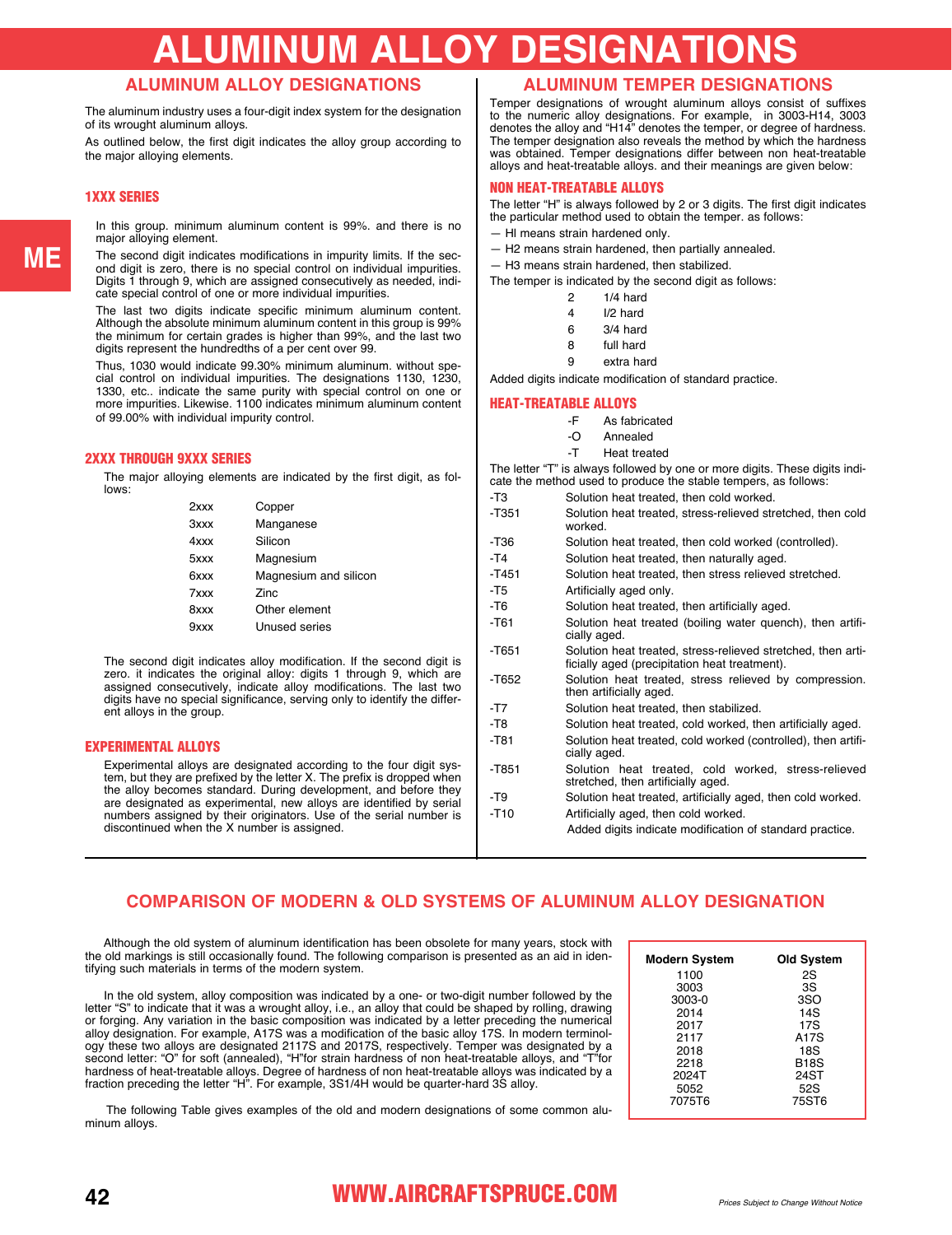# **ALUMINUM PLATE & SHEET DATA**

#### **ALUMINUM ALLOY CHARACTERISTICS**

|                    |             | <b>General Availability</b> |                         |                         |                          |                          | <b>Typical Characteristics*</b> |                         |               |                |       |                                          |                             | <b>Specified Mechanical Properties</b> |                        |                 |                          |                                      |                          |  |  |  |                                                                                          |  |  |
|--------------------|-------------|-----------------------------|-------------------------|-------------------------|--------------------------|--------------------------|---------------------------------|-------------------------|---------------|----------------|-------|------------------------------------------|-----------------------------|----------------------------------------|------------------------|-----------------|--------------------------|--------------------------------------|--------------------------|--|--|--|------------------------------------------------------------------------------------------|--|--|
|                    |             |                             |                         |                         |                          |                          |                                 |                         |               |                |       | Weldability                              |                             |                                        |                        |                 |                          |                                      |                          |  |  |  |                                                                                          |  |  |
| Alloy              |             |                             |                         |                         |                          |                          |                                 |                         |               |                | Sheet |                                          | <b>Corrosion Resistance</b> |                                        |                        |                 |                          |                                      | spot                     |  |  |  | Where range is shown, property varies with<br>specific width and/or thickness dimensions |  |  |
|                    |             | <b>Temper</b>               |                         |                         |                          |                          |                                 |                         |               |                |       |                                          |                             |                                        | Tensile Strength - Ksi |                 |                          |                                      | Elongation in 2" or      |  |  |  |                                                                                          |  |  |
|                    |             | Sheet                       |                         | Sheet                   | Cut to Length            |                          |                                 | Cold Workability        | Machinability | Brazability    |       |                                          |                             | <b>Ultimate</b>                        |                        |                 | Yield                    | 4 times diameter-<br>percent minimum |                          |  |  |  |                                                                                          |  |  |
|                    |             |                             | Flat                    | ā                       |                          | Plate                    |                                 |                         |               |                |       | Arc<br>Resistance, s<br>and steam<br>Gas |                             | <b>Minimum</b>                         | <b>Maximum</b>         |                 | Minimum Maximum          | <b>Sheet</b>                         | Plate                    |  |  |  |                                                                                          |  |  |
|                    |             | O                           | X                       | X                       | X                        |                          | A                               | A                       | D             | Α              | Α     | A                                        | B                           | 11                                     | 15.5                   | 3.51            |                          | 15-30                                |                          |  |  |  |                                                                                          |  |  |
|                    | 1100        | H <sub>14</sub>             | X                       | X                       | X                        |                          | A                               | A                       | C             | A              | Α     | A                                        | A                           | 16                                     | 21                     | 141             |                          | $3-9$                                |                          |  |  |  |                                                                                          |  |  |
|                    |             | F                           |                         |                         | ÷                        | Χ                        |                                 |                         |               |                |       |                                          |                             |                                        |                        |                 | $\blacksquare$           |                                      | $\overline{\phantom{a}}$ |  |  |  |                                                                                          |  |  |
| <b>Alloys</b>      |             | O                           | $\overline{\mathsf{x}}$ | $\overline{\mathsf{x}}$ | $\overline{\mathsf{x}}$  |                          | A                               | A                       | D             | A              | Α     | A                                        | B                           | 14                                     | 19                     | $\overline{51}$ | ä,                       | 14-25                                |                          |  |  |  |                                                                                          |  |  |
|                    | 3003        | H <sub>14</sub>             | X                       | X                       | Χ                        |                          | A                               | B                       | C             | Α              | Α     | Α                                        | А                           | 20                                     | 26                     | 171             |                          | $1 - 7$                              |                          |  |  |  |                                                                                          |  |  |
|                    |             | F                           | $\blacksquare$          |                         | ÷.                       | X                        |                                 | $\overline{a}$          |               | $\overline{a}$ |       | ٠                                        | $\overline{a}$              |                                        | ٠                      |                 | ٠                        |                                      | ٠                        |  |  |  |                                                                                          |  |  |
|                    |             | O                           | X                       | X                       | X                        |                          | A                               | А                       | D             | C              | А     | A                                        | B                           | 25                                     | 31                     | 9.51            |                          | 15-20                                |                          |  |  |  |                                                                                          |  |  |
| Non-Heat Treatable | 5052        | H32                         | X                       | X                       | X                        | X                        | A                               | B                       | C             | C              | A     | A                                        | A                           | 31                                     | 38                     | 231             |                          | $4 - 9$                              | $11 - 12$                |  |  |  |                                                                                          |  |  |
|                    |             | H34                         | X                       | X                       | Χ                        |                          | Α                               | B                       | C             | C              | A     | А                                        | А                           | 34                                     | 41                     | 261             |                          | $3 - 7$                              |                          |  |  |  |                                                                                          |  |  |
|                    |             | O <sup>3</sup>              | $\overline{\mathsf{x}}$ |                         | $\blacksquare$           | X                        | $\overline{C}$                  | $\overline{\mathsf{B}}$ | D             | D              | D     | $\overline{C}$                           | $\overline{\mathsf{B}}$     |                                        | 32                     |                 | 14                       | 12                                   | 12                       |  |  |  |                                                                                          |  |  |
|                    | <b>Bare</b> | T <sub>3</sub>              | X                       | ٠                       | $\blacksquare$           |                          | C                               | C                       | B             | D              | D     | C                                        | Α                           | 63-64                                  |                        | 42              | ٠                        | $10 - 15$                            |                          |  |  |  |                                                                                          |  |  |
|                    | 2024        | T351                        |                         | ٠                       | $\blacksquare$           | х                        | C                               | C                       | B             | D              | D     | C                                        | A                           | 56-64                                  | ۰                      | $40 - 41$       | ٠                        |                                      | $4 - 12$                 |  |  |  |                                                                                          |  |  |
|                    |             | $T42^2$                     | $\blacksquare$          | ٠                       | $\blacksquare$           | $\overline{\phantom{a}}$ | C                               | C                       | B             | D              | D     | C                                        | Α                           | 58-62                                  |                        | 38              | $\overline{\phantom{a}}$ | $12 - 15$                            | $4 - 12$                 |  |  |  |                                                                                          |  |  |
|                    |             | O <sup>3</sup>              | X                       | X                       | $\blacksquare$           | X                        | A                               | $\overline{B}$          | D             | D              | D     | $\overline{C}$                           | B                           |                                        | 30-32                  |                 | 14                       | $10 - 12$                            | 12                       |  |  |  |                                                                                          |  |  |
|                    | Alclad      | T <sub>3</sub>              | X                       |                         |                          |                          | A                               | D                       | B             | D              | D     | C                                        | A                           | 58-63                                  |                        | 39-40           |                          | $10 - 15$                            |                          |  |  |  |                                                                                          |  |  |
| <b>Alloys</b>      | 2024        | T351                        |                         |                         | $\blacksquare$           | x                        | a                               | d                       | b             | d              | d     | C                                        | a                           | 56-63                                  | $\blacksquare$         | $40 - 41$       |                          |                                      | $4 - 8$                  |  |  |  |                                                                                          |  |  |
|                    |             | $T42^2$                     |                         |                         |                          |                          | a                               | d                       | b             | d              | d     | C                                        | a                           | $55 - 61$                              | $\blacksquare$         | 34-38           | $\overline{a}$           | $10 - 15$                            | $4 - 12$                 |  |  |  |                                                                                          |  |  |
| Heat-Treatable     |             | $O^{31}$                    | $\overline{\mathsf{x}}$ | $\overline{\mathsf{x}}$ | $\overline{\phantom{a}}$ | X                        | A                               | A                       | D             | A              | A     | A                                        | B                           |                                        | 22                     | 12              | 12                       | $10 - 18$                            | $16 - 18$                |  |  |  |                                                                                          |  |  |
|                    |             | T <sub>4</sub>              | X                       |                         | $\blacksquare$           |                          | A                               | C                       | C             | A              | Α     | A                                        | A                           | 30                                     |                        | 16              | $\overline{a}$           | $10 - 16$                            |                          |  |  |  |                                                                                          |  |  |
|                    | 6061        | T <sub>6</sub>              | X                       |                         | ٠                        |                          | A                               | C                       | C             | A              | A     | A                                        | Α                           | 42                                     |                        | 35              |                          | $4 - 10$                             |                          |  |  |  |                                                                                          |  |  |
|                    |             | T651                        | $\blacksquare$          |                         | $\blacksquare$           | Χ                        | A                               | C                       | C             | A              | А     | A                                        | А                           | 40-42                                  |                        | 35              |                          |                                      | $6 - 10$                 |  |  |  |                                                                                          |  |  |
|                    |             | $T42^2$                     | $\blacksquare$          |                         |                          |                          | Α                               | C                       | C             | A              | А     | A                                        | Α                           | 30                                     |                        | 14              | ÷                        | $10 - 16$                            | $16 - 18$                |  |  |  |                                                                                          |  |  |
|                    |             | O <sup>1</sup>              | X                       |                         | ٠                        |                          | C                               | D                       | D             | D              | D     | D                                        | B                           |                                        | 40                     |                 | 21                       | 10                                   |                          |  |  |  |                                                                                          |  |  |
|                    | <b>Bare</b> | T <sub>6</sub>              | X                       |                         | $\overline{\phantom{a}}$ |                          | C                               | D                       | B             | D              | D     | D                                        | B                           | 76-77                                  | $\blacksquare$         | 65-66           |                          | $7 - 8$                              |                          |  |  |  |                                                                                          |  |  |
|                    | 7075        | T651                        |                         |                         | $\blacksquare$           | x                        | C                               | D                       | B             | D              | D     | D                                        | B                           | 67-77                                  |                        | 53-66           |                          |                                      | $2 - 8$                  |  |  |  |                                                                                          |  |  |
|                    | Alclad      | O <sup>1</sup>              | X                       | X                       | $\blacksquare$           |                          | A                               | B                       | C             | D              | D     | D                                        | B                           |                                        | 36-39                  |                 | $20 - 21$                | $9 - 10$                             |                          |  |  |  |                                                                                          |  |  |
|                    | 7075        | T <sub>6</sub>              | X                       |                         |                          |                          | А                               | D                       | B             | D              | D     | D                                        | B                           | 68-75                                  |                        | 58-64           |                          | $5 - 8$                              |                          |  |  |  |                                                                                          |  |  |

Ratings A, B, C, D are relative in decreasing order of merit. weldability and brazability ratings are specifically defined as:

A - Generally weldable by all commercial procedures and methods.<br>B - Weldable with special technique or specific applications which justify<br>preliminary trials or testing to develop welding procedure and weld performance.<br>C

D - No commonly used welding methods have so far been developed.

1 - These yield strengths not determined unless specifically requested. 2 - Although sheet and plate are not sold in this temper, material heat treated from any temper by the user should attain the mechanical properties applicable to this temper.

3 - Annealed (0 temper) material shall, upon heat treatment, be capable of<br>developing the mechanical properties applicable to T 42 temper material.<br>4 - Annealed (0 temper) material shall, upon heat treatment and aging, be

#### **APPROXIMATE MINIMUM RADII FOR 90° COLD BEND Where range is shown, use smaller radius with extreme caution.**

|        |               | RADII' For Various Thicknesses Expresses in Terms of Thickness "t" |                   |                   |                   |                 |                   |                   |                 |  |  |  |  |
|--------|---------------|--------------------------------------------------------------------|-------------------|-------------------|-------------------|-----------------|-------------------|-------------------|-----------------|--|--|--|--|
| Alloy  | <b>Temper</b> | 1/64 Inch                                                          | 1/32 Inch         | 1/16 Inch         | $1/8$ Inch        | 3/16 Inch       | 1/4 Inch          | 3/8 Inch          | 1/2 Inch        |  |  |  |  |
|        | $-O$          | O                                                                  | O                 | O                 | O                 | $\circ$         | $\circ$           | $\circ$           | $1t-2t$         |  |  |  |  |
|        | $-H12$        | O                                                                  | O                 | O                 | O                 | $O-1t$          | $O-1t$            | $O-1t$            | $1t-3t$         |  |  |  |  |
| 1100   | $-H14$        | O                                                                  | O                 | O                 | $\Omega$          | $O-1t$          | $O-1t$            | $O-1t$            | $2t-3t$         |  |  |  |  |
|        | $-H16$        | O                                                                  | O                 | $O-1t$            | $1/2t - 1 - 1/2t$ | $1t-2t$         | $1 - 1/2t - 3t$   | 2-1/2t-3-1/2t     | $3t-4t$         |  |  |  |  |
|        | $-H18$        | $O-1t$                                                             | $1/2 - 1 - 1/2t$  | $1t-2t$           | $1 - 1/2t - 3t$   | $2t-4t$         | $2t-4t$           | $3t-5t$           | $3t-6t$         |  |  |  |  |
|        | $-O$          | $\Omega$                                                           | $\circ$           | $\circ$           | $\circ$           | $O-1t$          | $O-1t$            | $1 - 1/2t - 3t$   | $3t-5t$         |  |  |  |  |
| Alclad | $-T3$         | $1t-2t$                                                            | $1 - 1/2t - 3t$   | $2t-4t$           | $3t-5t$           | $4t-6t$         | $4t-6t$           | $5t-7t$           | $5 - 1/2t - 8t$ |  |  |  |  |
|        | $-T4$         | $1t-2t$                                                            | $1 - 1/2t - 3t$   | $2t-4t$           | $3t-5t$           | $4t-6t$         | $4t-6t$           | $5t-7t$           | 5-1/2t-8t       |  |  |  |  |
| 2014   | $-T6$         | $2t-4t$                                                            | $3t-5t$           | $3t-5t$           | $4t-6t$           | $5t-7t$         | 6t-10t            | 7t-10t            | $8t-11t$        |  |  |  |  |
|        | $-O2$         | $\circ$                                                            | $\Omega$          | $\circ$           | $\circ$           | $O-1t$          | $O-1t$            | $1 - 1/2t - 3t$   | $3t-5t$         |  |  |  |  |
|        | $-T3^{23}$    | $1 - 1/2t - 3t$                                                    | $2t-4t$           | $3t-5t$           | $4t-6t$           | $4t-6t$         | $5t-7t$           | $6t-8t$           | $6t-9t$         |  |  |  |  |
|        | $-362$        | $2t-4t$                                                            | $3t-5t$           | $4t-6t$           | $5t-7t$           | $5t-7t$         | 6t-10t            | 7t-10t            | $8t-11t$        |  |  |  |  |
| 2024   | $-T42$        | $1 - 1/2t - 3t$                                                    | $2t-4t$           | $3t-5t$           | $4t-6t$           | $4t-6t$         | $5t-7t$           | 6t-8t             | 6t-9t           |  |  |  |  |
|        | $-T81$        | $3 - 1/2t - 5t$                                                    | 4-1/2t-6t         | $5t-7t$           | $6 - 1/2t - 8t$   | $7t-9t$         | 8t-10t            | $9t-11t$          | 9t-12t          |  |  |  |  |
|        | $-T86$        | $4t - 5 - 1/2t$                                                    | $5t-7t$           | $6t-8t$           | 7t-10t            | 8t-11t          | $10t-13t$         | $10t-13t$         | $1t-2t$         |  |  |  |  |
|        | $-O$          | $\circ$                                                            | O                 | $\circ$           | $\circ$           | $\Omega$        | $\circ$           | $\Omega$          | $1t-2t$         |  |  |  |  |
|        | $-H12$        | O                                                                  | O                 | O                 | $\Omega$          | $O-1t$          | $O-1t$            | $O-1t$            | $1t-3t$         |  |  |  |  |
| 3003   | $-H14$        | $\Omega$                                                           | O                 | O                 | $O-1t$            | $O-1t$          | $1/2t - 1 - 1/2t$ | $1t-2-1/2t$       | $1 - 1/2t - 3t$ |  |  |  |  |
|        | $-H16$        | $0-1t$                                                             | 01t               | $1/2t - 1 - 1/2t$ | $1t-2t$           | $1 - 1/2t - 3t$ | $2t-4t$           | $1 - 1/2t - 4t$   | $3t-5t$         |  |  |  |  |
|        | $-H18$        | $1/2t - 1 - 1/2t$                                                  | $1t-2t$           | $1 - 1/2t - 3t$   | $2t-4t$           | $3t-5t$         | $4t-6t$           | $4t-7t$           | $5t-8t$         |  |  |  |  |
|        | $-O$          | $\circ$                                                            | O                 | O                 | $\overline{O}$    | $O-1t$          | $O-1t$            | $1/2t - 1 - 1/2t$ | $1t-2t$         |  |  |  |  |
|        | -H32          | O                                                                  | O                 | $\circ$           | $O-1t$            | $O-1t$          | $1/2t - 1 - 1/2t$ | $1t-2t$           | 1-1/2t-2-1/2t   |  |  |  |  |
| 5052   | $-H34$        | O                                                                  | $\Omega$          | $O-1t$            | $1/2t - 1 - 1/2t$ | $1t-2t$         | $1 - 1/2t - 3t$   | $2t-3t$           | 2-1/2t-3-1/2t   |  |  |  |  |
|        | $-H36$        | $0-1t$                                                             | $1/2t - 1 - 1/2t$ | $1t-2t$           | $1 - 1/2t - 3t$   | $2t-4t$         | $2t-4t$           | $2 - 1/2t - 5t$   | $3t-5-1/2t$     |  |  |  |  |
|        | $-H38$        | $1/2t - 1 - 1/2t$                                                  | $1t-2t$           | $1 - 1/2t - 3t$   | $2t-4t$           | $3t-5t$         | $4t-6t$           | $4t-7t$           | $5t-8t$         |  |  |  |  |
|        | -O            | $\Omega$                                                           | $\Omega$          | $\Omega$          | $\Omega$          | $O-1t$          | $O-1t$            | $1/2t-2t$         | $1t - 1 - 1/2t$ |  |  |  |  |
| 6061   | $-T42$        | $O-1t$                                                             | $O-1t$            | $1/2t - 1 - 1/2t$ | $1t-2t$           | $1 - 1/2t - 3t$ | $2t-4t$           | $2 - 1/2t - 4t$   | $3t-5t$         |  |  |  |  |
|        | $-T62$        | $O-1t$                                                             | $1/2t - 1 - 1/2t$ | $1t-2t$           | $1 - 1/2t - 3t$   | $2t-4t$         | $3t-4t$           | 3-1/2t-5-1/2t     | $4t-6t$         |  |  |  |  |
| 7075   | -O            | $\Omega$                                                           | O                 | $O-1t$            | $1/2t - 1 - 1/2t$ | $1t-2t$         | $1 - 1/2t - 3t$   | $2 - 1/2t - 4t$   | $3t-5t$         |  |  |  |  |
|        | $-T62$        | $2t-4t$                                                            | $3t-5t$           | $4t-6t$           | $5t-7t$           | $5t-7t$         | 6t10t             | $7t - 11t$        | 7t-12t          |  |  |  |  |

1. Minimum permissible radius over which sheet or plate may be bent varies with nature of forming operation. type of forming equipment, and design and conditions of tools. Minimum working radius for a given material or hardest alloy and temper for a given radius can be ascertained only by actual trial under contemplated conditions of fabrication. Where range is shown, use a smaller radius with extreme caution.

2. Alclad sheet can be bent over slightly smaller radii than the corresponding tem-<br>pers of the uncoated alloy.<br>3. Immediately after quenching, this alloy can be formed over appreciable<br>smaller radii. 4217661360076962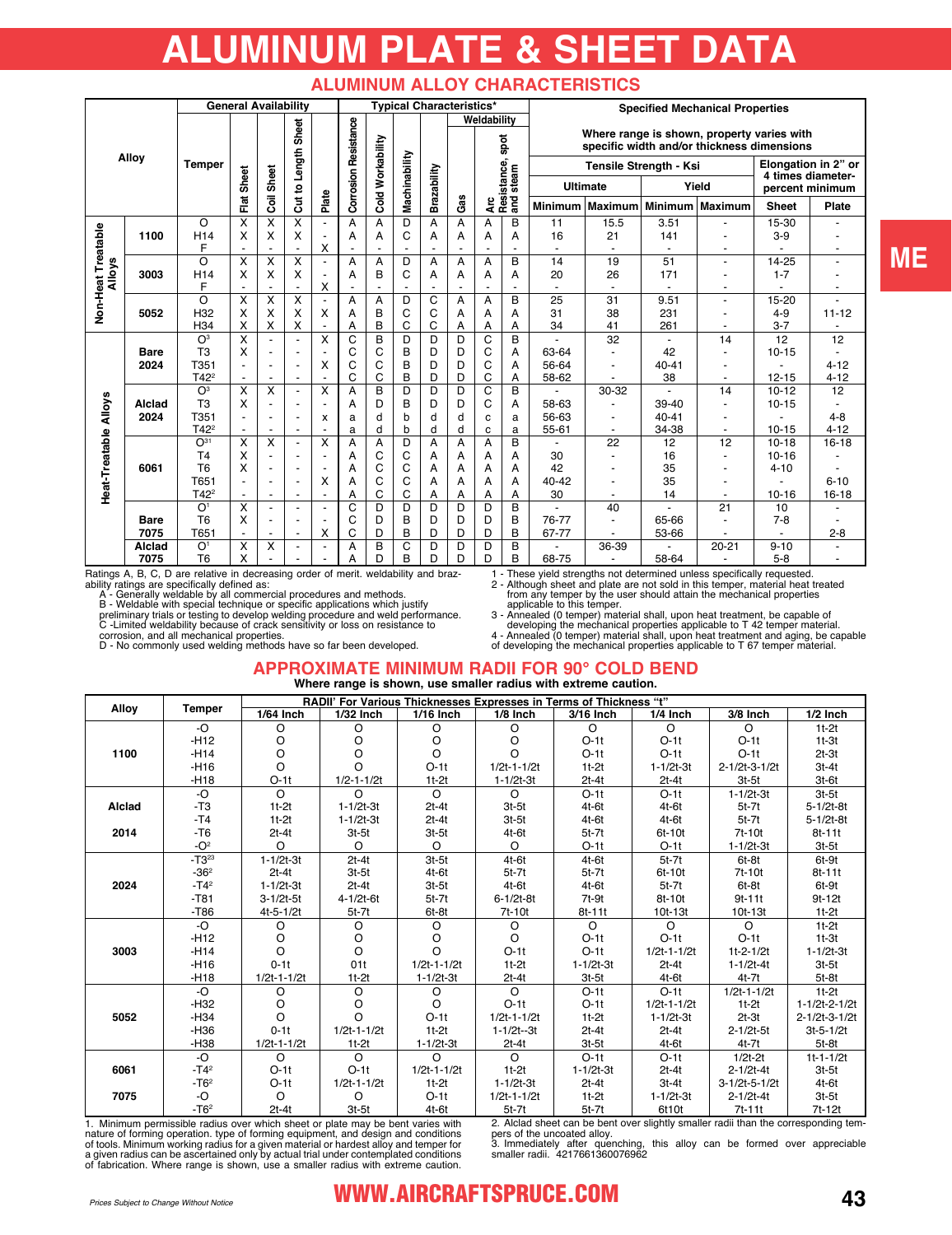# **ALUMINUM – STAINLESS-GALVANIZED SHEET**



#### **ALUMINUM SHEET**

Aluminum alloy sheet is sold in the thicknesses and sheet sizes shown in the table. Order by part number. No guarantee against scratches is possible due to the handling required to cut sheets to sizes shown.

**CUTTING CHARGES:** We can cut standard sheet sizes shown in the table to special sizes, but special order cutting charges will apply. Cutting Charges range from \$20 to \$50 or more depending on sizes desired and number of cuts. Special shapes are not cut, only straight edges. Request quote on Cutting Charges prior to order, as special cut pieces are not returnable.

| Alloy &       |             |              | Thickness Wt./ Sq.Ft. |                      |                      |                      |                      | <b>Price Per Sheet</b> |                      |                      |                    |                      |                    |
|---------------|-------------|--------------|-----------------------|----------------------|----------------------|----------------------|----------------------|------------------------|----------------------|----------------------|--------------------|----------------------|--------------------|
|               | Surface     |              |                       |                      | $4'$ x 12'           |                      | $4' \times 8'$       | 4' x 6'                |                      | $4' \times 4'$       |                    | $2'$ x 4'            |                    |
| <b>Temper</b> | Finish      | (In.)        | (Lbs.)                | Part No.             | Price                | Part No.             | Price                | Part No.               | Price                | Part No.             | Price              | Part No.             | Price              |
|               |             | .016         | .230                  | 03-27710             | \$146.95             | 03-27720             | \$98.75              | 03-27730               | \$73.75              | 03-27740             | \$48.50            | 03-27750             | \$24.99            |
|               |             | .020         | .288                  | 03-27810             | \$145.75             | 03-27820             | \$97.75              | 03-27830               | \$72.90              | 03-27840             | \$48.50            | 03-27850             | \$24.80            |
|               |             | .025         | .360                  | 03-27910             | \$161.75             | 03-27920             | \$108.75             | 03-27930               | \$80.90              | 03-27940             | \$53.75            | 03-27950             | \$27.50            |
|               |             | .032         | 461                   | 03-28010             | \$184.75             | 03-28020             | \$123.80             | 03-28030               | \$92.75              | 03-28040             | \$60.99            | 03-28050             | \$31.50            |
|               |             | .040         | .576                  | 03-28110             | \$233.95             | 03-28120             | \$156.75             | 03-28130               | \$116.99             | 03-28140             | \$77.75            | 03-28150             | \$39.80            |
|               |             | .050         | .720                  | 03-28210             | \$304.00             | 03-28220             | \$203.95             | 03-28230               | \$152.00             | 03-28240             | \$100.75           | 03-28250             | \$51.75            |
| <b>2024T3</b> | Alclad      | .063         | .907                  | 03-28310             | \$341.00             | 03-28320             | \$228.95             | 03-28330               | \$170.75             | 03-28340             | \$112.75           | 03-28350             | \$57.99            |
|               |             | .071         | 1.02                  | 03-28410             | \$482.00             | 03-28420             | \$323.00             | 03-28430               | \$241.95             | 03-28440             | \$159.75           | 03-28450             | \$81.95            |
|               |             | .080         | 1.15                  | 03-28510             | \$462.00             | 03-28520             | \$310.00             | 03-28530               | \$231.95             | 03-28540             | \$152.75           | 03-28550             | \$78.75            |
|               |             | .090         | 1.30                  | 03-28610             | \$473.00             | 03-28620             | \$317.00             | 03-28630               | \$236.95             | 03-28640             | \$156.75           | 03-28650             | \$80.75            |
|               |             | .125         | 1.80                  | 03-28710             | \$712.00             | 03-28720             | \$478.00             | 03-28730               | \$356.00             | 03-28740             | \$234.95           | 03-28750             | \$121.75           |
|               |             | .160         | $\overline{a}$        | 03-70010             | \$1,114.00           | 03-70020             | \$742.00             | 03-70030               | \$557.00             | 03-70040             | \$371.00           | 03-70050             | \$186.75           |
|               |             | .190         | 2.74                  | 03-28810             | \$1,370.00           | 03-28820             | \$918.00             | 03-28830               | \$685.00             | 03-28840             | \$453.00           | 03-28850             | \$232.95           |
|               | <b>Bare</b> | 250          | 3.60                  | 03-28910             | \$1,567.00           | 03-28920             | \$1.050.00           | 03-28930               | \$784.00             | 03-28940             | \$518.00           | 03-28950             | \$266.95           |
| 2024-0        | Alclad      | .032         | 461                   | 03-29010             | \$193.75             | 03-29020             | \$129.85             | 03-29030               | \$96.90              | 03-29040             | \$63.95            | 03-29050             | \$32.95            |
|               |             | .040         | 576                   | 03-29110             | \$229.95             | 03-29120             | \$154.75             | 03-29130               | \$114.99             | 03-29140             | \$75.90            | 03-29150             | \$39.50            |
|               |             | .025         | 353                   | $03 - 29210$         | \$239.95             | 03-29220             | \$160.80             | 03-29230               | \$119.99             | 03-29240             | \$79.75            | 03-29250             | \$40.80            |
|               |             | .032         | 452                   | 03-29310             | \$159.75             | 03-29320             | \$107.75             | 03-29330               | \$79.90              | 03-29340             | \$52.75            | 03-29350             | \$27.50            |
|               |             | 040          | 564                   | 03-29410             | \$242.95             | 03-29420             | \$162.80             | 03-29430               | \$121.75             | 03-29440             | \$80.75            | 03-29450             | \$41.50            |
| 6061T4        | Bare        | .050         | .706                  | 03-29510             | \$234.95             | 03-29520             | \$157.75             | 03-29530               | \$117.75             | 03-29540             | \$77.75            | 03-29550             | \$39.95            |
|               |             | .063         | .889                  | 03-29610             | \$360.00             | 03-29620             | \$241.95             | 03-29630               | \$180.00             | 03-29640             | \$118.80           | 03-29650             | \$61.75            |
|               |             | .080         | 1.13                  | $03 - 29710$         | \$328.00             | 03-29720             | \$219.95             | 03-29730               | \$164.00             | 03-29740             | \$108.75           | 03-29750             | \$55.80            |
|               |             | .125         | 1.76                  | 03-29810             | \$635.00             | 03-29820             | \$426.00             | 03-29830               | \$318.00             | 03-29840             | \$209.95           | 03-29850             | \$107.95           |
|               |             | .016         | 228                   | 03-08910             | \$104.75             | 03-08920             | \$69.75              | 03-08930               | \$52.75              | 03-08940             | \$34.60            | 03-08950             | \$17.85            |
|               |             | .020         | 285                   | 03-09910             | \$133.75             | 03-09920             | \$88.75              | 03-09930               | \$66.90              | 03-09940             | \$44.50            | 03-09950             | \$22.75            |
|               |             | .025         | 353                   | 03-29910             | \$168.95             | 03-29920             | \$113.75             | 03-29930               | \$84.75              | 03-29940             | \$55.80            | 03-29950             | \$28.75            |
|               |             | .032         | .452                  | 03-30010             | \$167.75             | 03-30020             | \$113.90             | 03-30030               | \$84.99              | 03-30040             | \$56.75            | 03-30050             | \$28.90            |
| 6061T6        | <b>Bare</b> | .040         | .570                  | 03-31110             | \$206.95<br>\$242.95 | 03-31120             | \$138.75             | 03-31130               | \$103.75             | 03-31140             | \$68.75<br>\$80.75 | 03-31150             | \$34.50            |
|               |             | .050<br>.063 | .713<br>.889          | 03-31210<br>03-30110 | \$290.95             | 03-31220<br>03-30120 | \$160.75<br>\$194.95 | 03-31230<br>03-30130   | \$121.75<br>\$145.75 | 03-31240<br>03-30140 | \$96.75            | 03-31250<br>03-30150 | \$41.50<br>\$49.50 |
|               |             | .090         | 1.27                  | 03-30210             | \$333.00             | 03-30220             | \$223.95             | 03-30230               | \$166.75             | 03-30240             | \$109.90           | 03-30250             | \$56.75            |
|               |             | .125         | 1.76                  | 03-30310             | \$512.00             | 03-30320             | \$344.00             | 03-30330               | \$256.95             | 03-30340             | \$168.99           | 03-30350             | \$87.75            |
|               |             | .190         |                       | 03-10010             | \$789.00             | 03-10020             | \$529.00             | 03-10030               | \$395.00             | 03-10040             | \$260.95           | 0310050              | \$134.75           |
|               |             | .020         | .282                  | 03-30410             | \$176.75             | 03-30420             | \$311.00             | 03-30430               | \$231.95             | 03-30440             | \$152.80           | 03-30450             | \$78.75            |
|               |             | .040         | 564                   | 03-30510             | \$279.95             | 03-30520             | \$187.75             | 03-30530               | \$139.99             | 03-30540             | \$92.75            | 03-30550             | \$47.60            |
| 6061-0        | Bare        | .063         | .889                  | 03-30610             | \$442.00             | 03-30620             | \$296.95             | 03-30630               | \$221.95             | 03-30640             | \$145.90           | 03-30650             | \$75.75            |
|               |             | .080         | 1.13                  | 03-30710             | \$377.00             | 03-30720             | \$252.95             | 03-30730               | \$188.75             | 03-30740             | \$124.75           | 03-30750             | \$64.75            |
|               |             | .025         | .364                  | 03-60010             | \$363.00             | 03-60020             | \$242.95             | 03-60030               | \$181.75             | 03-60040             | \$120.90           | 03-60050             | \$61.75            |
|               |             | .032         | 466                   | 03-61010             | \$325.00             | 03-61020             | \$216.95             | 03-61030               | \$162.75             | 03-61040             | \$108.75           | 03-61050             | \$55.75            |
|               |             | .040         | 582                   | 03-62010             | \$295.00             | 03-62020             | \$196.80             | 03-62030               | \$147.75             | 03-62040             | \$98.75            | 03-62050             | \$50.50            |
| <b>7075T6</b> | Alclad      | .050         | 727                   | 03-63010             | \$482.00             | 03-63020             | \$322.00             | 03-63030               | \$241.95             | 03-63040             | \$160.75           | 03-63050             | \$81.95            |
|               |             | .063         | .916                  | $03 - 64010$         | \$568.00             | 03-64020             | \$379.00             | 03-64030               | \$284.95             | 03-64040             | \$189.75           | 03-64050             | \$96.75            |
|               |             | .125         | 1.82                  | 03-65010             | \$758.00             | 03-65020             | \$506.00             | 03-65030               | \$379.00             | 03-65040             | \$252.95           | 03-65050             | \$128.90           |
|               |             | .025         | .364                  | 03-66010             | \$475.00             | 03-66020             | \$317.00             | 03-66030               | \$237.95             | 03-66040             | \$158.75           | 03-66050             | \$80.75            |
|               |             | .032         | 466                   | S10                  | \$404.00             | 03-67020             | \$269.95             | 03-67030               | \$202.95             | 03-67040             | \$134.75           | 03-67050             | \$68.75            |
| 7075-0        | Alclad      | 040          | 582                   | 03-68010             | \$382.00             | 03-68020             | \$254.95             | 03-68030               | \$191.00             | 03-68040             | \$127.75           | 03-68050             | \$64.95            |
|               |             | .063         | .916                  | 03-69010             | \$483.00             | 03-69020             | \$323.00             | 03-69030               | \$241.95             | 03-69040             | \$160.85           | 03-69050             | \$82.75            |

For 2'x2' piece of aluminum sheet, take 2'x4' price ÷ 2, and then add 15%. For 2'x2' piece, change last two digits of P/N to "60". Thicknesses of .016", .020", .025", .032", and .040" can be rolled to ship UPS, but will not be returnable if rolled. The softer and thicker the material, the harder it will be to return to a flat surface. Full sheets of heavier gauges or cut sheets exceeding 108" length<br>plus girth (once

#### **3003H-14 SOFT ALUMINUM SHEET**

| Thick. | $P/N \#$ | $4'$ x 12 <sup><math>\cdot</math></sup> | P/N#                                                                                                                 | $4' \times 8'$ | P/N# | $4' \times 6'$ | P/N# | $ 4' \times 4' $ |
|--------|----------|-----------------------------------------|----------------------------------------------------------------------------------------------------------------------|----------------|------|----------------|------|------------------|
|        |          |                                         | 022(953.75) 93-31410 133.75** 03-31420 107.00 103-31430 \$80.75 103-31440 −03-31440                                  |                |      |                |      |                  |
|        |          |                                         | l .025  03-32410 \$114.90  03-32420   \$75.85   03-32430   \$57.75  03-32440 \$37.95                                 |                |      |                |      |                  |
|        |          |                                         | .032  03-33410 <b>\$104.99</b>   03-33420 <b>  \$70.75  </b> 03-33430 <b>  \$52.75  </b> 03-33440 <b>  \$34.65  </b> |                |      |                |      |                  |
|        |          |                                         | 040 03-34410 \$199.75 03-34420 \$131.85 03-34430   \$99.90 03-34440 \$65.95   040   03-34440 \$65.95                 |                |      |                |      |                  |
|        |          |                                         | 058(03-34540) 03-34510 187.75   03-34520  \$123.95   03-34530   \$93.90   03-34540   03-34510                        |                |      |                |      |                  |
|        |          |                                         | .063 03-34610 \$303.00 03-34620 \$199.99 03-34630 \$151.75 03-34640 \$99.99 063 03-34610 \$                          |                |      |                |      |                  |

### **[\\*\\* Length of full sheet of .025 thickness is 10 ft.](https://www.aircraftspruce.com/template.php?PN=3003_alsheet.php)  For 2'x4' pcs. of 3003H-14 use "45" as last 2 digits of P/N (Ex[: 03-34645](https://www.aircraftspruce.com/catalog/pnpages/03-34645.php))**

#### **5052H-32 ALUMINUM SHEET FOR FUEL TANKS**

5052H32 Aluminum alloy sheets for fabrication of fuel tanks. Available in full sheets (48"x144") & 1/2 sheets (48"x72") only, in .040 & .050 thicknesses. May be combined with other aluminum sheets for discount. See shipping specs above.

|  | .032 Thickness  Full SheetP/N 03-30810 \$121.75 |  |
|--|-------------------------------------------------|--|
|  |                                                 |  |
|  | .040 Thickness Full SheetP/N 03-30900\$152.75   |  |
|  |                                                 |  |
|  | .050 Thickness Full SheetP/N 03-31000\$219.95   |  |
|  |                                                 |  |

#### **016 ALUMINUM LEADING EDGE 2024T3**

12" Wide X 12 ft. (rolled for mailing). Sold in 12 ft. lengths only. ......................P/[N 03-30800](https://www.aircraftspruce.com/catalog/pnpages/03-30800.php) .... **\$36.75 Ea**. 18" Wide x 12 ft. (rolled for mailing). Sold in 12 ft. lengths only. ......................P/[N 03-30850](https://www.aircraftspruce.com/catalog/pnpages/03-30850.php) .... **\$55.85 Ea.** Other widths available at proportionate cost plus shearing charge.

#### **STAINLESS STEEL & GALVANIZED FIREWALL SHEET**

| <b>Material</b>          |     | $($ ln. $)$ | $w$ idth Thknes Weight/ Lin. Part No.<br>Ft.(Lbs) |                      | Price/<br>Lin.Ft. |
|--------------------------|-----|-------------|---------------------------------------------------|----------------------|-------------------|
| 301 Stainless, 1/2 Hard  | 36" | .016        | 2.016                                             | 03-31200 \$19.99     |                   |
| 304 Stainless            | 48" | .018        | 2.173                                             | 03-20010 \$13.50     |                   |
| 302/304 Stainless, Ann.* | 48" | .035        | 4.38                                              | 03-31300 \$31.50     |                   |
| Galvanized Sheet, 26 Ga. | 48" | .022        | 2.718                                             | $ 03-31400 $ \$10.99 |                   |
| $*$ OD Einigh            |     |             |                                                   |                      |                   |

**\* 2B Finish**

| -- - - - - - - - - |                   |                         |          |           |
|--------------------|-------------------|-------------------------|----------|-----------|
| Material           | Size              | Weight/Lin.<br>Ft.(Lbs) | Part No. | Price ea. |
| 301 SS 1/2 Hard    | $3' \times .025"$ | 26                      | 03-00062 | \$42.00   |
|                    |                   |                         |          |           |

**For [03-00062](https://www.aircraftspruce.com/catalog/pnpages/03-00062.php) Add -1 thru -9 for desired length in feet.**

#### IF MFG TEST REPORTS ARE REQUIRED THERE IS A \$15.00 CHARGE PER ORDER. PLEASE INDICATE AT TIME OF ORDER

# **ME**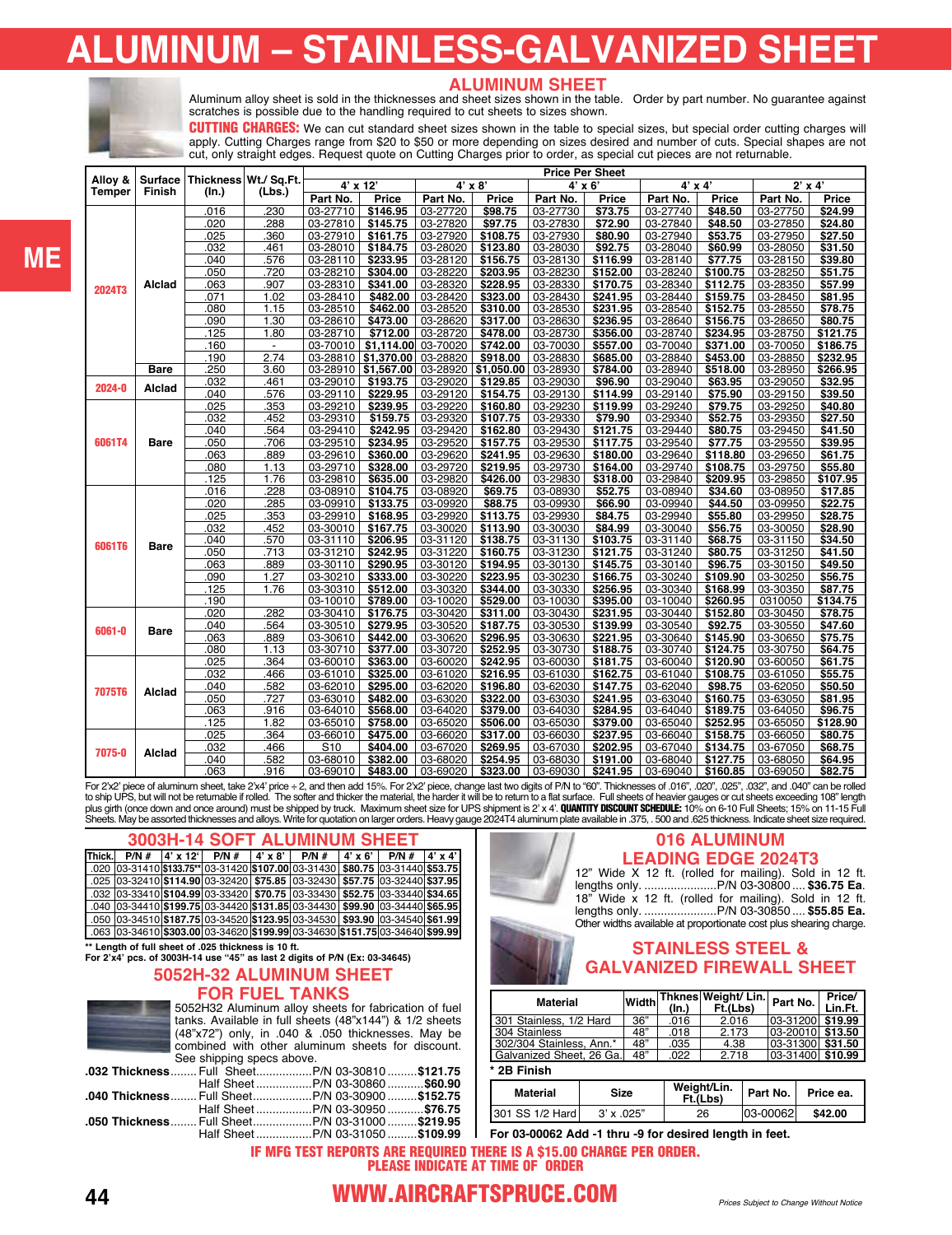# **IMINUM TUBING**



#### **ROUND DRAWN ALUMINUM TUBING 2024T3**

|                |       | O.D. (In.) I.D. (In.) Wall Thickness Wt./Ft. (Lb.) |       | Part No. | Price Per Ft. |
|----------------|-------|----------------------------------------------------|-------|----------|---------------|
| 1/4            | .180  | .035                                               | .2081 | 03-31600 | \$4.45        |
| 5/16           | .243  | .035                                               | .0366 | 03-31700 | \$8.50        |
|                | .215  | .049                                               | .0487 | 03-31800 | \$9.55        |
|                | .305  | .035                                               | .0449 | 03-32000 | \$7.90        |
| 3/8            | .277  | .049                                               | .0602 | 03-32100 | \$8.75        |
|                | .245  | .065                                               | .0755 | 03-32200 | \$9.98        |
|                | .430  | .035                                               | .0612 | 03-32500 | \$5.60        |
| 1/2            | .402  | .049                                               | .0829 | 03-32600 | \$7.95        |
|                | .384  | .058                                               | .0970 | 03-32700 | \$8.65        |
|                | .370  | .065                                               | .1061 | 03-32800 | \$8.80        |
|                | .555  | .035                                               | .0775 | 03-32900 | \$10.95       |
| 5/8            | .527  | .049                                               | .1060 | 03-33000 | \$5.75        |
|                | .509  | .058                                               | .1234 | 03-33100 | \$10.55       |
|                | .495  | .065                                               | .1367 | 03-33200 | \$8.25        |
|                | .680  | .035                                               | .0938 | 03-33300 | \$10.65       |
| 3/4            | .652  | .049                                               | .1288 | 03-33400 | \$6.75        |
|                | .620  | .065                                               | .1670 | 03-33600 | \$7.39        |
|                | .805  | .035                                               | .1423 | 03-33650 | \$8.75        |
|                | .777  | .049                                               | .1530 | 03-33700 | \$9.60        |
| 7/8            | .759  | .058                                               | .1777 | 03-33800 | \$10.50       |
|                | .745  | .065                                               | .1979 | 03-33900 | \$12.50       |
|                | .635  | .120                                               | .3398 | 03-34000 | \$29.55       |
|                | .930  | .035                                               | .1250 | 03-34100 | \$8.55        |
|                | .902  | .049                                               | .1754 | 03-34200 | \$6.95        |
| 1              | .884  | .058                                               | .2028 | 03-34250 | \$13.50       |
|                | .870  | .065                                               | .2295 | 03-34400 | \$10.75       |
|                | .834  | .083                                               | .2866 | 03-34500 | \$12.50       |
|                | 1.180 | .035                                               | .1601 | 03-34600 | \$10.50       |
| $1 - 1/4$      | 1.152 | .049                                               | .2213 | 03-34700 | \$9.90        |
|                | 1.120 | .065                                               | .3000 | 03-00045 | \$20.50       |
| $1 - 3/8$      | 1.277 | .049                                               | .2448 | 03-34800 | \$14.95       |
| $1 - 1/2$      | 1.402 | .049                                               | .2683 | 03-34900 | \$11.95       |
|                | 1.370 | .065                                               | .3519 | 03-35000 | \$13.75       |
| $1 - 3/4$      | 1.250 | .250                                               | 1.428 | 03-35075 | \$33.95       |
| $\overline{2}$ | 1.870 | .065                                               | .4743 | 03-35200 | \$19.93       |



#### **ROUND ALUMINUM TUBING 6061-0** Only available in 6' or 12' lengths. We can cut to smaller

pieces for shipping, but total quantity ordered must equal 6 ft, 12 ft, 18 ft, 24 ft, etc. If manufacturing test reports are required, there is a minimum \$15.00 charge per order. Please indicate in the special instructions box at the time of order that

**O.D. (In.) I.D. (In.) Wall Thickness Wt./Ft. (Lb.) Part No. 6 ft. 12 ft.**  certs are required.

| 1/2       | .430                                                     | .035                                                                                            | .0612 | 03-38500 | \$32.10 | \$64.20 |
|-----------|----------------------------------------------------------|-------------------------------------------------------------------------------------------------|-------|----------|---------|---------|
| 3/4       | 680                                                      | .035                                                                                            | .0920 | 03-38600 | \$23.70 | \$47.40 |
|           | .930                                                     | .035                                                                                            | 1250  | 03-38700 | \$27.90 | \$55.80 |
| $1 - 1/4$ | 1.180<br>03-38800<br>\$57.00<br>\$114.00<br>1601<br>.035 |                                                                                                 |       |          |         |         |
|           |                                                          | Sold in full 6-ft or 12ft lengths only. No charge for cutting to 8 ft or less for UPS shipment. |       |          |         |         |

#### **6061T6 SQUARE ALUMINUM TUBING**

| Size (In.)       | <b>Wall Thickness</b> | Wt/Ft (Lb.) | Part No. | Price Per Ft. |
|------------------|-----------------------|-------------|----------|---------------|
| 1/2x1/2          | .058                  | .156        | 03-00008 | \$10.50       |
| 3/4x3/4          | .049                  | .217        | 03-00009 | \$4.47        |
| 1x1              | .065                  | .300        | 03-38900 | \$6.75        |
| 2x2              | .125                  | 1.120       | 03-00141 | \$7.75        |
| 6061T6511<br>2x2 | .190                  | 1.420       | 03-00205 | \$8.90        |
| 6063T52<br>2x2   | .125                  | 1.120       | 03-39000 | \$5.35        |



**5052-0 ALUMINUM TUBING**

Rigid 5052-0 aluminum alloy tubing is used for low and medium pressure hydraulic systems, fuel lines and oil lines. This tubing will withstand a higher pressure than [3003-0 tubing.](https://www.aircraftspruce.com/catalog/mepages/alumtube_5052.php)

| O.D. (In.) | I.D. (In.) | <b>Thickness</b> | Wt./Ft. (Lb.) | Part No. | Price Per Ft. |
|------------|------------|------------------|---------------|----------|---------------|
| 1/8        | .069       | .035             | .0101         | 03-39100 | \$8.60        |
| 3/16       | .132       | .035             | .0168         | 03-39200 | \$3.95        |
| 1/4        | .152       | .049             | .0371         | 03-39250 | \$4.80        |
|            | .180       | .035             | .0281         | 03-39300 | \$1.56        |
| 5/16       | .242       | .035             | .0360         | 03-39400 | \$3.65        |
| 3/8        | .305       | .035             | .0449         | 03-39500 | \$1.90        |
|            | .277       | .049             | .0602         | 03-39550 | \$2.97        |
| 1/2        | .436       | .035             | .0612         | 03-39600 | \$2.49        |
|            | .402       | .049             | .0829         | 03-39650 | \$2.60        |
| 5/8        | .555       | .035             | .0760         | 03-39700 | \$2.50        |
|            | .527       | .049             | .1060         | 03-39750 | \$3.35        |
| 3/4        | .680       | .035             | .0938         | 03-39800 | \$3.55        |
|            | .652       | .049             | .1288         | 03-39850 | \$4.60        |
|            | .930       | .035             | .1256         | 03-39900 | \$4.70        |
|            | .902       | .049             | .1754         | 03-39950 | \$5.45        |

Sold in full 6-ft. or 12-ft. lengths only. No charge for cutting to 8 ft. or less for UPS shipment.Unlisted sizes of aluminum tubing available in full 12' lengths. No charge for cutting to 8' or less for UPS. Longer length

## **ROUND ALUMINUM TUBING 6061T6**

| O.D. (ln.)   I.D. (ln.) |             | Wall Thickness | <u>Wt./Ft. (Lb.)</u> | Part No.             | Price Per Ft.    |
|-------------------------|-------------|----------------|----------------------|----------------------|------------------|
| 3/16                    | .118        | .035           |                      | 03-00012             | \$2.97           |
|                         | .180        | .035           | .0281                | 03-35300             | \$1.62           |
| 1/4                     | 152         | .049           | .036                 | 03-00014             | \$2.98           |
|                         | 215         | 049            | 0423                 | 03-35350             | \$3.70           |
| 5/16                    | 197         | 058.           | .0561                | 03-35400             | \$4.35           |
|                         | 305         | .035           | .0449                | 03-35500             | \$2.39           |
|                         | <u>.259</u> | .058           | .0694                | 03-35600             | <u>\$3.35</u>    |
| 3/8                     | .245        | .065           | .0755                | 03-35700             | \$3.35           |
|                         | .209        | .083           | .0895                | 03-35750             | \$4.95           |
| 7/16                    | .308        | .065           | .090                 | 03-35775             | \$5.50           |
|                         | 444         | .028           | 0496                 | 03-35795             | \$2.54           |
|                         | 430         | .035           | .0612                | 03-35800             | \$2.64           |
|                         | 402         | 049            | 0816                 | 03-35850             | \$2.74           |
| 1/2                     | 384         |                |                      | 03-35900             | \$3.80           |
|                         | 370         | .058<br>.065   | .0962<br>.1040       | 03-35950             | \$2.83           |
|                         |             |                |                      |                      |                  |
|                         | 260         | <u>.120</u>    | <u>.168</u>          | 03-35975             | \$4.35           |
|                         | 555         | .035           | .0775                | 03-36000             | \$2.99           |
| 5/8                     | .527        | .049           | .1060                | 03-36010             | \$14.50          |
|                         | 509         | .058           | .1227                | 03-36050             | \$5.55           |
|                         | 495         | .065           | .1367                | 03-36100             | \$3.45           |
|                         | 680         | .035           | .093                 | 03-36150             | \$3.35           |
| 3/4                     | 652         | .049           | 1288                 | 03-36200             | \$3.75           |
|                         | 634         | .058           | 1506                 | 03-36300             | \$3.80           |
|                         | 620         | .065           | .164                 | 03-36350             | \$3.99           |
|                         | 805         | .035           | .109                 | 03-36375             | \$3.20           |
|                         | .777        | .049           | .150                 | 03-36380             | <u>\$5.35</u>    |
| 7/8                     | .759        | .058           | .1777                | 03-36400             | \$4.70           |
|                         | .745        | .065           | .1983                | 03-36450             | \$4.70           |
|                         | .635        | .120           | .3350                | 03-36500             | \$5.75           |
|                         | .930        | .035           | 1275                 | 03-36600             | \$2.74           |
|                         | 902         | .049           | 1754                 | 03-36610             | \$5.25           |
|                         | 884         | .058           | 2060                 | 03-36700             | \$3.99           |
| 1                       | .870        | .065           | .2295                | 03-36800             | \$4.85           |
|                         | 830         | .083           | .281                 | 03-36850             | \$4.45           |
|                         | .810        | .095           | .3244                | 03-36900             | \$6.50           |
|                         | .750        | 125            | 404                  | 03-36950             | \$5.95           |
|                         | 500         | .250           | .693                 | 03-36975             | \$10.50          |
|                         | 1.027       | .049           | .185                 | 03-36980             | \$5.50           |
| $1 - 1/8$               | 1.009       | .058           | 2321                 | 03-37000             | \$5.35           |
|                         | 875         | 125            | 4712                 | 03-37100             | \$9.90           |
|                         | 1.180       | .035           | 1601                 | 03-37200             | \$4.35           |
|                         | 1.152       | .049           | 2213                 | 03-37210             | \$5.35           |
| $1 - 1/4$               | 1.134       | .058           | 2601                 | 03-37300             | \$5.75           |
|                         | 1.120       | .065           | 2907                 | 03-37400             | \$4.35           |
|                         | 1.010       | .120           | 510                  | 03-37450             | \$8.50           |
| $1 - 3/8$               | 1.259       | .058           | .2865                | 03-37500             | \$6.60           |
|                         | 1.430       | .035           | .1928                | 03-37550             | \$4.25           |
|                         | 1.402       | .049           | .2683                | 03-37610             | \$8.90           |
| $1 - 1/2$               | 1.384       | 058            | 3137                 | 03-37710             | \$9.75           |
|                         |             |                |                      |                      |                  |
|                         | 1.370       | .065           | 3519<br>.635         | 03-37800<br>03-37850 | \$5.99<br>\$9.50 |
|                         | 1.260       | 125            |                      |                      |                  |
| $1 - 5/8$               | 1.509       | .058           | 3409                 | 03-37900             | \$5.50           |
|                         | 1.680       | .035           | 2264                 | 03-37910             | \$8.80           |
| $1 - 3/4$               | 1.652       | .049           | .3142                | 03-37925             | \$13.50          |
|                         | 1.634       | .058           | .3703                | 03-37950             | \$9.80           |
|                         | 1.584       | .083           | .5202                | 03-37975             | \$11.50          |
| $1 - 7/8$               | 1.759       | .058           | 3954                 | 03-38000             | \$9.50           |
|                         | 1.902       | 049            | 3601                 | 03-38100             | \$7.50           |
| 2                       | 1.884       | 058            | 4225                 | 03-38200             | \$9.70           |
|                         | 1.870       | .065           | 4743                 | 03-38300             | \$7.50           |
|                         | 2.152       | .049           | 406                  | 03-38307             | \$11.65          |
| $2 - 1/4$               | 2.120       | .065           | 5328                 | 03-38308             | \$11.90          |
|                         | 1.959       | .083           | .824                 | 03-38309             | \$32.50          |
|                         | 2.000       | .125           | .999                 | 03-38310             | \$7.96           |
|                         | 2.430       | .035           | .3254                | 03-38315             | \$12.60          |
| $2 - 1/2$               | 2.402       | .049           | .444                 | 03-38318             | \$8.50           |
|                         | 2.370       | .065           | .5803                | 03-38320             | \$16.55          |
| 3                       | 2.930       | 035            | 3891                 | 03-38330             | \$18.60          |
|                         | 2.870       | .065           | .7140                | 03-38340             | \$22.50          |
| 4                       | 3.902       | .049           | .7153                | 03-38360             | \$39.80          |

This item will be supplied as either .120 or .125.

#### **3003-0 VERSATUBE**

Soft aluminum tubing for instrument air and vacuum lines, fuel and oil lines, and primer lines.

|                    |      | Wall | Max. Working<br>O.D. (In.) Thickness Pressure* (PSI) | Part No. | Price<br>Per Ft. |
|--------------------|------|------|------------------------------------------------------|----------|------------------|
|                    | 1/8  | .025 | 1820                                                 | 03-40200 | \$0.37           |
|                    | 3/16 | .028 | 880                                                  | 03-40300 | \$0.43           |
| *Safety factor     | 1/4  | .032 | 795                                                  | 03-40400 | \$0.45           |
| of 2               | 5/16 | .035 | 630                                                  | 03-40500 | \$0.65           |
| 20% discount       | 3/8  | .035 | 520                                                  | 03-40600 | \$0.72           |
| for full 50' coils | 1/2  | .035 | 390                                                  | 03-40700 | \$0.83           |
| of Versatube       | 5/8  | .035 | 305                                                  | 03-40800 | \$1.02           |

IF MFG TEST REPORTS ARE REQUIRED THERE IS A \$15.00 CHARGE PER ORDER. PLEASE INDICATE AT TIME OF ORDER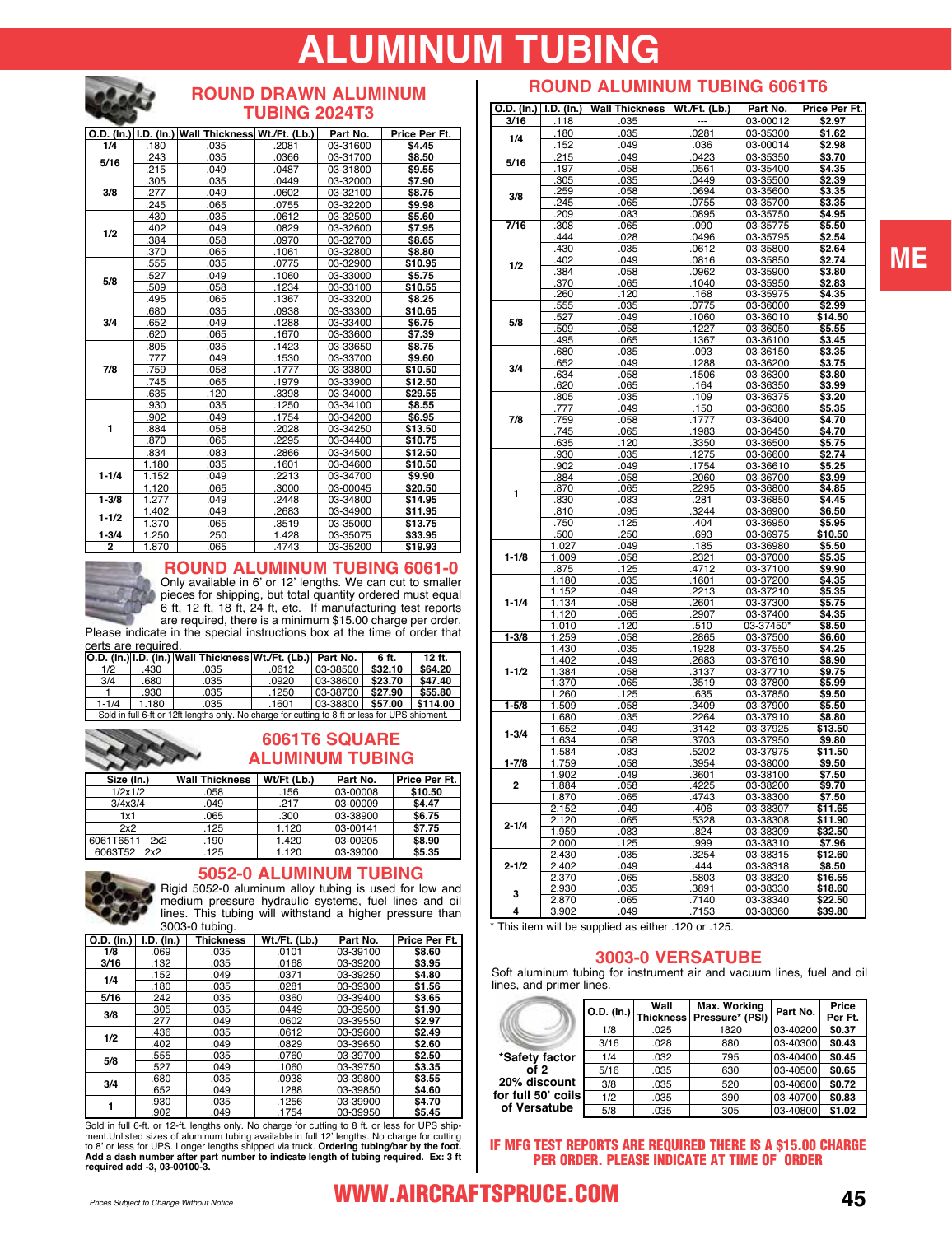# **ALUMINUM ROD – BAR – ANGLE**



#### **ROUND ALUMINUM ROD 2024T3/2024T4**

| Dia. (In.)     | Wt./Ft. (Lb.) | Part No. | <b>Price/Ft</b> |
|----------------|---------------|----------|-----------------|
| 3/16           | .033          | 03-41400 | \$1.79          |
| 1/4            | .059          | 03-41500 | \$1.46          |
| 5/16           | .092          | 03-41600 | \$2.19          |
| 3/8            | .132          | 03-41700 | \$1.92          |
| 7/16           | .1822         | 03-41750 | \$2.47          |
| 1/2            | .235          | 03-41800 | \$16.60         |
| 5/8            | .368          | 03-41900 | \$6.50          |
| 3/4            | .529          | 03-42000 | \$6.85          |
| 7/8            | .721          | 03-42100 | \$10.50         |
|                | .941          | 03-42200 | \$10.50         |
| $1 - 1/8$      | 1.205         | 03-42250 | \$13.85         |
| $1 - 1/4$      | 1.47          | 03-42300 | \$19.50         |
| $1 - 3/8$      | 1.800         | 03-42350 | \$18.50         |
| $1 - 1/2$      | 2.12          | 03-42400 | \$20.55         |
| $\overline{2}$ | 3.76          | 03-42500 | \$37.95         |
| $2 - 1/2$      | 5.88          | 03-42600 | \$51.75         |

#### **No charge for cutting to 8 ft. or less for UPS shipment.**

Over 8 ft. shipped via truck. Special sizes available. Full length (12 foot) only. If ordering only T3 or T4, please call 877-477-7823

#### **ALUMINUM SQUARE & RECTANGLE BAR 2024T3/2024T4**

| $1/8 \times 1$<br>$1/8 \times 1 - 1/4$<br>$1/8 \times 1 - 1/2$<br>$1/8 \times 2$<br>$3/16 \times 3/4$<br>$3/16 \times 1 - 1/2$ | .150<br>.187<br>.225<br>.300<br>.169<br>.3420<br>.147<br>.150<br>.300<br>.375 | 03-42700<br>03-42750<br>03-42800<br>03-42900<br>03-43100<br>03-43250<br>03-00104<br>03-00199<br>03-43400 | \$2.53<br>\$3.99<br>\$3.60<br>\$6.85<br>\$6.99<br>\$6.85<br>\$2.20<br>\$3.65 |
|--------------------------------------------------------------------------------------------------------------------------------|-------------------------------------------------------------------------------|----------------------------------------------------------------------------------------------------------|------------------------------------------------------------------------------|
|                                                                                                                                |                                                                               |                                                                                                          |                                                                              |
|                                                                                                                                |                                                                               |                                                                                                          |                                                                              |
|                                                                                                                                |                                                                               |                                                                                                          |                                                                              |
|                                                                                                                                |                                                                               |                                                                                                          |                                                                              |
|                                                                                                                                |                                                                               |                                                                                                          |                                                                              |
|                                                                                                                                |                                                                               |                                                                                                          |                                                                              |
| $1/4 \times 1/2$                                                                                                               |                                                                               |                                                                                                          |                                                                              |
| $1/4 \times 3/4$                                                                                                               |                                                                               |                                                                                                          |                                                                              |
| $1/4 \times 1$                                                                                                                 |                                                                               |                                                                                                          | \$4.99                                                                       |
| $1/4 \times 1 - 1/4$                                                                                                           |                                                                               | 03-43500                                                                                                 | \$10.50                                                                      |
| $1/4 \times 1 - 1/2$                                                                                                           | .450                                                                          | 03-43600                                                                                                 | \$5.80                                                                       |
| $1/4 \times 2$                                                                                                                 | .599                                                                          | 03-43700                                                                                                 | \$9.85                                                                       |
| $1/4 \times 3$                                                                                                                 | .900                                                                          | 03-43800                                                                                                 | \$11.75                                                                      |
| $1/4 \times 4$                                                                                                                 | 1.99                                                                          | 03-43850                                                                                                 | \$18.50                                                                      |
| $3/8 \times 1$                                                                                                                 | .4545                                                                         | 03-43875                                                                                                 | \$15.50                                                                      |
| $3/8 \times 1 - 1/4$                                                                                                           | .562                                                                          | 03-43900                                                                                                 | \$8.50                                                                       |
| $3/8 \times 1 - 1/2$                                                                                                           | .6818                                                                         | 03-43950                                                                                                 | \$20.50                                                                      |
| $3/8 \times 2$                                                                                                                 | .674                                                                          | 03-44000                                                                                                 | \$11.55                                                                      |
| $3/8 \times 3$                                                                                                                 | 1.35                                                                          | 03-44100                                                                                                 | \$17.50                                                                      |
| $3/8 \times 6$                                                                                                                 | 2.7                                                                           | 03-44200                                                                                                 | \$49.50                                                                      |
| $1/2 \times 1/2$                                                                                                               | .3030                                                                         | 03-44250                                                                                                 | \$6.75                                                                       |
| $1/2 \times 5/8$                                                                                                               | .375                                                                          | 03-44300                                                                                                 | \$10.80                                                                      |
| $1/2 \times 1$                                                                                                                 | .599                                                                          | 03-44400                                                                                                 | \$11.70                                                                      |
| $1/2 \times 1 - 1/4$                                                                                                           | .7575                                                                         | 03-44450                                                                                                 | \$15.85                                                                      |
| $1/2 \times 2$                                                                                                                 | 1.20                                                                          | 03-44500                                                                                                 | \$14.55                                                                      |
| $1/2 \times 2 - 1/2$                                                                                                           | 1.50                                                                          | 03-44600                                                                                                 | \$16.50                                                                      |
| $5/8 \times 5/8$                                                                                                               | .468                                                                          | 03-44700                                                                                                 | \$7.50                                                                       |
| $5/8 \times 1$                                                                                                                 | .7575                                                                         | 03-44850                                                                                                 | \$9.50                                                                       |
| $3/4 \times 3/4$                                                                                                               | .674                                                                          | 03-44900                                                                                                 | \$9.50                                                                       |
| $3/4 \times 1 - 1/2$                                                                                                           | 1.35                                                                          | 03-45000                                                                                                 | \$29.50                                                                      |
| $3/4 \times 1 - 3/4$                                                                                                           | 1.59                                                                          | 03-45550                                                                                                 | \$19.50                                                                      |
| $3/4 \times 2$                                                                                                                 | 1.80                                                                          | 03-45100                                                                                                 | \$31.70                                                                      |
| $3/4 \times 2 - 1/2$                                                                                                           | 2.25                                                                          | 03-45200                                                                                                 | \$20.50                                                                      |
| $1 \times 1$                                                                                                                   | 1.20                                                                          | 03-45300                                                                                                 | \$15.90                                                                      |
| $1 \times 2$                                                                                                                   | 2.424                                                                         | 03-45450                                                                                                 | \$26.50                                                                      |
| $1 \times 2 - 1/2$                                                                                                             | 3.030                                                                         | 03-45475                                                                                                 | \$29.93                                                                      |
| $1/2 \times 6$                                                                                                                 | 4.002                                                                         | 03-56000                                                                                                 | \$42.55                                                                      |

Unlisted sizes of aluminum rod and bar available in full 12 ft. lengths. **No charge for cutting to 8 ft. or less for UPS.** Longer lengths

shipped via truck. **If ordering only T3 or T4, please call 877-477-7823 Ordering tubing/bar by the foot. Add a dash number after part no. to indicate length of tubing req. Example: 3 ft required add -3, [03-00100-3](https://www.aircraftspruce.com/catalog/pnpages/03-00100-3.php).**

-A

### **ALUMINUM ANGLE**

Extruded aluminum angle is produced by forcing a heated aluminum billet through a die of the proper shape by means of a hydraulic press. Our 90° aluminum extrusions have fillet radius as illustrated.

| Type   | Size (In.) Wt./Ft.<br>"А" х̀ "В" х "Т" | Part No. | Wt. Per Ft. (Lb.)    | <b>Price Per Ft</b> |
|--------|----------------------------------------|----------|----------------------|---------------------|
| 2024T3 | $1/2 \times 1/2 \times 1/16$           | 03-46800 | .070                 | \$3.55              |
| 2024T3 | $5/8 \times 5/8 \times 1/16$           | 03-46900 | .095                 | \$4.90              |
| 2024T3 | $3/4 \times 3/4 \times 1/16$           | 03-47000 | .109                 | \$2.95              |
| 2024T3 | 7/8 x 7/8 x 1/8                        | 03-47100 | .238                 | \$6.95              |
| 2024T3 | $1 \times 1 \times 1/16$               | 03-47200 | .154                 | \$3.75              |
| 2024T3 | $1 \times 1 \times 1/8$                | 03-47300 | .282                 | \$4.95              |
| 2024T3 | $1 \times 1 - 1/2 \times 1/8$          | 03-47400 | .354                 | \$7.65              |
| 2024T3 | $1-1/2 \times 1-1/2 \times 1/16$       | 03-47500 | .229                 | \$6.95              |
| 2024T3 | $1 - 1/2 \times 1 - 1/2 \times 1/8$    | 03-47600 | .432                 | \$7.50              |
| 2024T3 | $2 \times 2 \times 1/8$                | 03-47625 | .581                 | \$9.90              |
|        |                                        |          |                      |                     |
| Type   | Size (In.) Wt./Ft.<br>"A" x "B" x "T"  | Part No. | Wt. Per Ft.<br>(Lb.) | <b>Price Per Ft</b> |
| 6061T6 | $3/4 \times 3/4 \times 1/16$           | 03-00185 | .106                 | \$1.95              |
| 6061T6 | $3/4 \times 3/4 \times 1/8$            | 03-47900 | .200                 | \$2.35              |
| 6061T6 | $1 \times 1 \times 1/16$               | 03-00187 | .150                 | \$3.65              |
| 6061T6 | $1 \times 1 \times 1/8$                | 03-48000 | .270                 | \$2.45              |

|        | .                                    |          | (∟w. j |         |
|--------|--------------------------------------|----------|--------|---------|
| 6061T6 | $3/4 \times 3/4 \times 1/16$         | 03-00185 | .106   | \$1.95  |
| 6061T6 | $3/4 \times 3/4 \times 1/8$          | 03-47900 | .200   | \$2.35  |
| 6061T6 | $1 \times 1 \times 1/16$             | 03-00187 | .150   | \$3.65  |
| 6061T6 | $1 \times 1 \times 1/8$              | 03-48000 | .270   | \$2.45  |
| 6061T6 | $1-1/4 \times 1-1/4 \times 1/8$      | 03-00189 | .350   | \$6.85  |
| 6061T6 | $1-1/2 \times 1-1/4 \times 1/8$      | 03-48075 | .390   | \$19.80 |
| 6061T6 | 1-1/2 x 1-1/2 x 1/8                  | 03-48100 | .430   | \$2.65  |
| 6061T6 | 1-1/2 x 1-1/2 x 3/16                 | 03-48200 | .625   | \$3.50  |
| 6061T6 | 1-1/2 x 1-1/2 x 1/4                  | 03-48250 | .831   | \$3.55  |
| 6061T6 | $1 - 1/2 \times 2 \times 1/8$        | 03-48300 | .506   | \$5.99  |
| 6061T6 | $1-3/4 \times 1-3/4 \times 1/8$      | 03-48350 | .490   | \$4.35  |
| 6061T6 | $2 \times 2 \times 1/8$              | 03-48400 | .470   | \$4.35  |
| 6061T6 | $2 \times 2 \times 3/16$             | 03-48450 | .850   | \$10.85 |
| 6061T6 | $2 \times 2 \times 1/4$              | 03-48500 | 1.110  | \$7.50  |
| 6061T6 | $2 \times 3 \times 1/4$              | 03-48550 | 1.400  | \$7.90  |
| 6061T6 | $2 \times 2 - 1/2 \times 1/4$        | 03-48600 | 1.250  | \$5.35  |
| 6061T6 | $2 - 1/2 \times 2 - 1/2 \times 3/16$ | 03-00007 | .970   | \$10.90 |
| 6061T6 | $2 - 1/2 \times 2 - 1/2 \times 1/8$  | 03-48650 | .720   | \$6.50  |
| 6061T6 | $4 \times 4 \times 1/4$              | 03-48680 | 2.28   | \$13.90 |

Standard lengths: 2024-12' and 20', 6061-25', 6063-16' (no fillet). No charge for cutting to 8 ft. or less for UPS. Many unlisted sizes available. Request quotation.

#### **ALUMINUM ROUND, SQUARE AND RECTANGLE BARS, 6061T6**

| Size (In.)          | <b>Wt./Ft. (Lb.)</b> | Part No. | Price/Ft. |
|---------------------|----------------------|----------|-----------|
| 3/16 Dia. Round     | .032                 | 03-45500 | \$1.77    |
| 1/4                 | .058                 | 03-45600 | \$0.59    |
| 5/16                | .090                 | 03-45700 | \$1.40    |
| 3/8                 | .130                 | 03-45800 | \$2.08    |
| 1/2                 | .231                 | 03-45900 | \$1.77    |
| 5/8                 | .359                 | 03-45920 | \$2.34    |
| 3/4                 | .519                 | 03-46000 | \$6.50    |
| 7/8                 | .787                 | 03-46010 | \$4.35    |
| $\overline{1}$      | .923                 | 03-46100 | \$8.50    |
| $1 - 1/4$           | 1.436                | 03-45940 | \$7.50    |
| $1 - 1/2$           | 2.068                | 03-45960 | \$9.50    |
| $1 - 3/8$           | 1.734                | 03-46110 | \$19.55   |
| $1 - 5/8$           | 2.44                 | 03-46200 | \$15.65   |
| 1/4 x 1 Rect.       | .294                 | 03-46300 | \$7.60    |
| 3/4 x 3/4 Sq.       | .660                 | 03-46400 | \$5.35    |
| 3/16" x 1-1/4"      | .275                 | 03-46250 | \$4.35    |
| $1/4$ " x 1-1/2"    | .441                 | 03-46350 | \$12.50   |
| $1/4$ " x 2"        | .675                 | 03-00005 | \$6.85    |
| $1/4$ " x 3"        | .881                 | 03-46360 | \$6.50    |
| $1/2$ " x $3/4$ "   | .441                 | 03-46370 | \$2.50    |
| $1/2$ " $\times$ 1" | .587                 | 03-46375 | \$2.55    |
| $1/2$ " x 1-1/4"    | .734                 | 03-46380 | \$10.50   |
| $1/2$ " x $2$ "     | 1.170                | 03-46390 | \$12.50   |
| $1" \times 1"$      | 1.170                | 03-46450 | \$8.50    |
| $1"$ x 1-1/4"       | 1.270                | 03-00006 | \$6.50    |
| $1"$ x 2-1/2"       | 1.790                | 03-00142 | \$22.70   |

IF MFG TEST REPORTS ARE REQUIRED THERE IS A \$15.00 CHARGE PER ORDER. PLEASE INDICATE AT TIME OF ORDER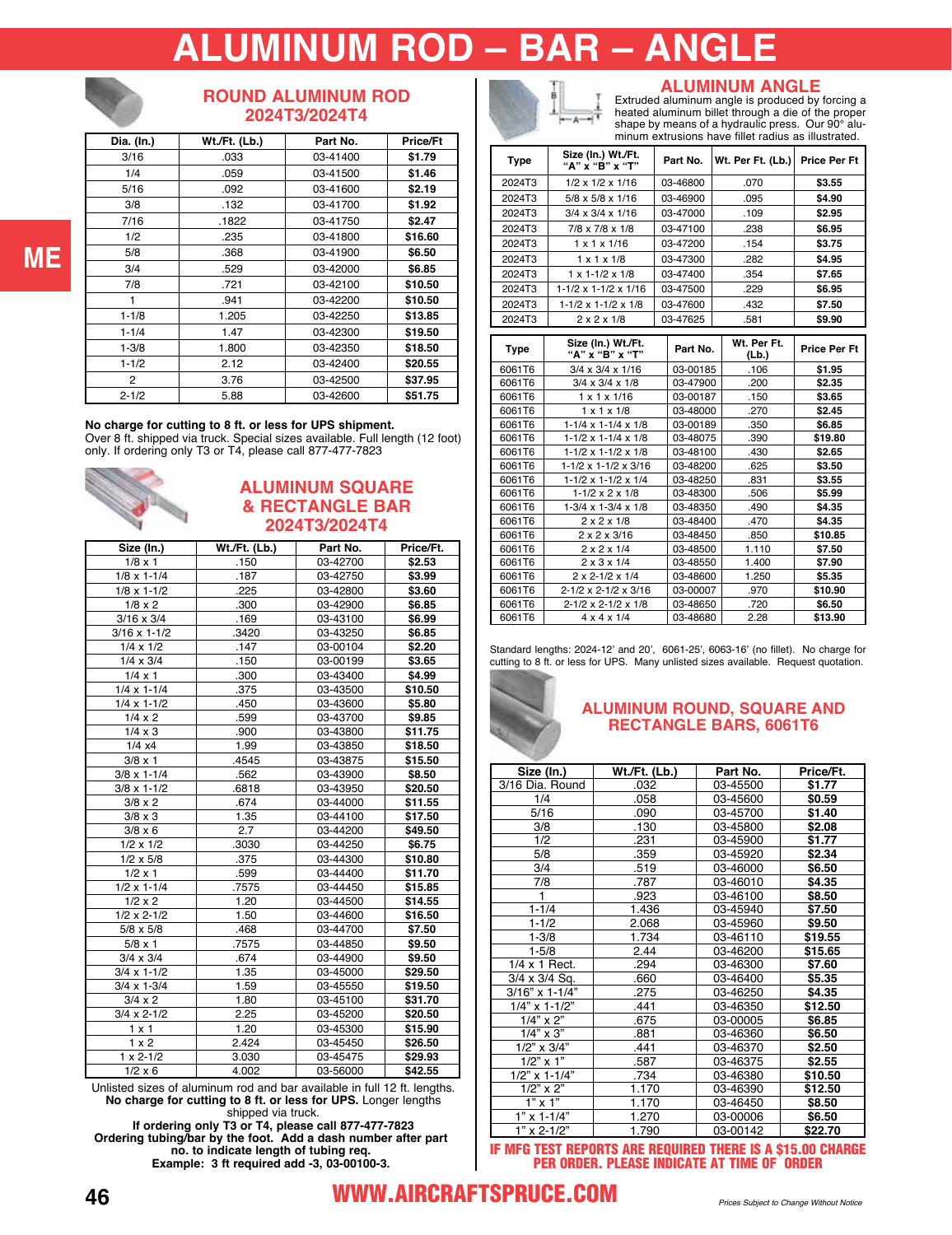# **JMINUM HINGE – STRINGE**

#### **PIANO HINGE**

MS20257P (supersedes AN257) hinge consists of two aluminum half hinges which mate and are held together by a hinge pin. Anodized finish. MS20257C is similar to MS20257P except made in stainless steel.



#### MS20001P aluminum hinge is extruded. The

closed hinge loops cannot be pulled apart. Furnished with hinge pin. Anodized finish.

|           |             |                  | Price/Length |         |
|-----------|-------------|------------------|--------------|---------|
| Part No.* | Open Width  | <b>Thickness</b> | 3 Ft.*       | 6 Ft.*  |
| MS20257P1 | 3/4"        | .032"            | \$7.75       | \$15.50 |
| MS20257P2 | $1 - 1/16"$ | .040"            | \$7.50       | \$14.75 |
| MS20257P3 | $1 - 1/4"$  | .040"            | \$7.50       | \$14.50 |
| MS20257P4 | $1 - 1/2"$  | .040"            | \$7.50       | \$14.99 |
| MS20257P5 | 2"          | .051"            | \$10.50      | \$20.50 |
| MS20001P3 | $1 - 1/4"$  | .056"            | \$35.90      | \$71.75 |
| MS20001P4 | $1 - 1/2"$  | .056"            | \$34.95      | \$69.90 |
| MS20001P5 | $1 - 3/4"$  | .056"            | \$38.50      | \$76.75 |
| MS20001P6 | 2"          | .056"            | \$35.90      | \$71.75 |
| MS20257C1 | 3/4"        | .031             | \$9.50       | \$18.95 |
| MS20257C2 | $1 - 1/16"$ | .037             | \$7.50       | \$14.85 |
| MS20257C3 | $1 - 1/4"$  | .050             | \$11.75      | \$23.50 |
| MS20257C4 | $1 - 1/2"$  | .062             | \$13.50      | \$26.50 |
| MS20257C5 | 2"          | .062             | \$21.50      | \$42.55 |

\* Add "-3" to part number for 3 ft. pc. and "-6" to part number for 6 ft. pc. **Example:** MS20001P6-3 is 3 ft. pc. of MS20001P6 hinge. **HINGE PIN ONLY - Stainless Steel** 

089" Dia. x 6'...............................................P/N [03-49000](https://www.aircraftspruce.com/catalog/pnpages/03-49000.php) .............**\$4.95 BARGAIN BAG OF ALUMINUM TUBING** Approximately 20 ft. Assorted sizes of 2024 and 6061 aluminum tubing, angle, rod, and bar P/N [03-40100](https://www.aircraftspruce.com/catalog/pnpages/03-40100.php) ...........**\$14.95**

**6063T52 U CHANNEL** 

|  | _______________                               |  |
|--|-----------------------------------------------|--|
|  | 3/4"x 3/4"x1/8"P/N 03-38950 <b>\$4.50/ft.</b> |  |
|  | 1"x1"x1/8"P/N 03-39050 <b>\$2.95/ft.</b>      |  |
|  | 1-1/4"x1-1/4"x1/8" P/N 03-39150  \$5.35/ft.   |  |
|  |                                               |  |

#### **TRAILING EDGE**

Fabricated of .025 aluminum 3003H14 to size illustrated. Wt.12oz. per 10ft. length. Shipped via truck. **No charge for cutting to 8 ft. or less for UPS shipment.**

10 Ft. Length.............P/N [03-48900](https://www.aircraftspruce.com/catalog/pnpages/03-48900.php) ...........**\$22.85**

**Less 20% on 12 or more lengths. Please add \$2.00 carton charge for trailing edge - this box insures safe UPS shipment.**

**SHAP** 

#### **RECTANGULAR ALUMINUM STRINGERS**

Rectangular stringers, 5/8" x 5/16" x .032" 3003H14 aluminum. Wt. 11 oz./12ft. length. Shipped via truck. **No charge for cutting to 8ft. or less for UPS shipment.**

12 Ft. Length................P/N [03-48800](https://www.aircraftspruce.com/catalog/pnpages/03-48800.php) .............**\$9.50**

# **"HAT" SECTION**

**ALUMINUM STRINGERS** Fabricated from .020 2024T3 aluminum. Wt. 5 oz. per 8-ft. length. May be spliced to form longer stringers. 8-Ft. Length ....P/N [03-46500](https://www.aircraftspruce.com/catalog/pnpages/03-46500.php) ...........**\$13.95**

**Less 10% on orders for 12 or more.**

#### **2024T3511 2 X 1-3/4 T ALUMINUM**

2024T3511 2" X 1-3/4" T extruded aluminum. Price per foot. P/N [03-00093](https://www.aircraftspruce.com/catalog/pnpages/03-00093.php) ...........**\$78.75**

# **WELDING ROD FOR ALUMINUM ER4043 –** A versatile alloy well suited

### for welding 6061T-6, 5005, and 6063. Extremely ductile.

1/16" dia. ....P/[N 03-27520](https://www.aircraftspruce.com/catalog/pnpages/03-27520.php)..**\$18.85/lb.** 3/32" dia. ....P/[N 03-27525](https://www.aircraftspruce.com/catalog/pnpages/03-27525.php)..**\$15.55/lb.**

**ER5356 –** Combination of strength and ductility for welding 5083, 5086, and 7000 series. Deposit can be and root sense.

1/16" dia. ....P/[N 03-27530](https://www.aircraftspruce.com/catalog/pnpages/03-27530.php)..**\$16.50/lb.**

**UTP A-65 –** A multi alloy wire for a wide range of base materials including stainless steel, low alloy high strength steel and especially outstanding for dissimilar metals with over 120,000 psi tensile strength and 25% elongation. Machinable.

1/16" dia. .....................................................P/[N 03-27555](https://www.aircraftspruce.com/catalog/pnpages/03-27555.php) ......**\$55.75/lb.**

#### **BRAZING ALLOYS**

**UTP 1M –** High strength, machinable torch rod for steel, brass, bronze and other copper alloys. Easy to apply, high strength, and versatile all purpose brazing rod.

1/8" dia. .......................................................P/[N 03-27570](https://www.aircraftspruce.com/catalog/pnpages/03-27570.php) ...... **\$21.25/lb.**

#### **MAINTENANCE**

**UTP 612 –** An all position mild steel coated electrode for arc welding. Operates on AC or DC current and can be welded by even the most inexperienced welder. 72,000 psi tensile strength, moisture resistant and conveniently packaged in 10 lb containers. 1/16" dia.......................................................P/[N 03-27580](https://www.aircraftspruce.com/catalog/pnpages/03-27580.php) ......**\$12.85/lb.**

#### **EXTRUDED STREAMLINED STRUT MATERIAL**

Wing strut material used on the EMG-6 electric motor glider. .006" centerline groove extruded into the profile on

either side for use as a drilling guide through the exact center of the 1 inch diameter pocket. The centerline groove also acts to eliminate laminar bubble formation. • Extruded Streamlined Strut Material • 6061/ T6 Aluminum • Clear Anodized Finish • 2.80" Major axis dimension • 1.18" Minor axis dimension • Trailing edge radius 0.010" • Built-in .045" internal web. • Weight .49 pounds per ft • Designed to accept 1.00" diameter tube or fitting internally. • Sold in 12ft lengths (can be cut for shipping)......................................................P/[N 03-00238](https://www.aircraftspruce.com/catalog/pnpages/03-00238.php) .........**\$249.95**

#### **COPPER TUBING**

| O.D. (In.) | Wall<br><b>Thickness</b> | Part No. | Price/Ft. |
|------------|--------------------------|----------|-----------|
| 1/8        | .030                     | 03-40900 | \$1.95    |
| 1/4        | .030                     | 03-41000 | \$2.75    |
| 5/16       | .032                     | 03-41100 | \$3.15    |
| 3/8        | .032                     | 03-41200 | \$3.75    |
| 1/2        | .032                     | 03-41250 | \$3.65    |

Seamless copper tubing for primer, fuel and oil pressure lines. **20% discount for full soft coils of 50 ft. of Copper Tubing.**

#### **COPPER BUS BAR**

| " wide | Length (ft.) | <b>Part Number</b> | Price   |
|--------|--------------|--------------------|---------|
|        |              | 11-40890-1         | \$3.80  |
|        | 2            | 11-40890-2         | \$7.60  |
|        | з            | 11-40890-3         | \$11.40 |
|        |              | 11-40890-4         | \$15.20 |
|        | 5            | 11-40890-5         | \$19.00 |
|        |              | 11-40890-6         | \$22.80 |

#### **LEAD SHEET**

Lead sheet per specification QQ-L-201, Grade B. 1/8" thick. Wt. 8 lbs./sq.ft. P/N [03-31500.](https://www.aircraftspruce.com/catalog/pnpages/03-31500.php)................... **\$89.75/ft.**

Half Sheet (24"x 36", 48 Lbs.) P/N [03-31520.](https://www.aircraftspruce.com/catalog/pnpages/03-31520.php).......................**\$497.00**

Full Sheet (36" x48", 96 Lbs.) P/N [03-31540.](https://www.aircraftspruce.com/catalog/pnpages/03-31540.php).......................**\$960.00**



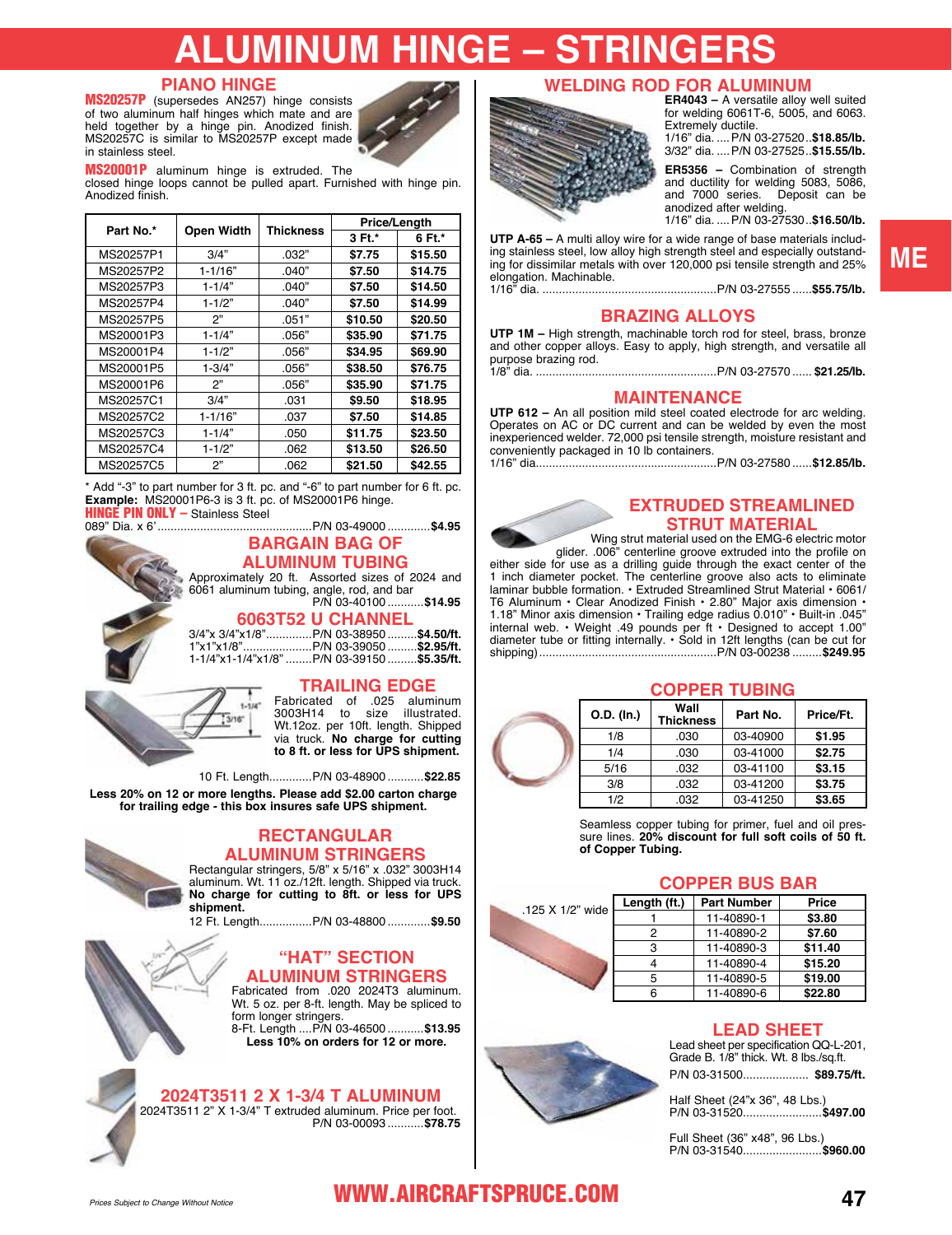# **ACRYLIC – LEXAN – NYLON**





**ME**

American made acrylic sheet Grade C to Specification LP-391 is unshrunk. When heated to forming temperature of 220-250°F, it will shrink about 2.2% in length and width and will increase about 4% in thickness. When heated to a pliable state it can be drilled, sawed and machined. It has excellent resistance to weathering. It is less than half as heavy as glass and has good impact resistance. .060" or .080" thickness is generally used for side windows and .118" for windshields. Both sides are paper covered for protection. Sheet size: 48"x96". Sold in 2'x2' increments only. Order by part number (see table)

|     |               | Size Thickness Inch Weight Lb./Sq.Ft. Part No.*** |          | Price/Sq. Ft. |
|-----|---------------|---------------------------------------------------|----------|---------------|
| 2x2 | .060 Clear    | .37                                               | 03-49802 | \$8.95        |
| 2x2 | .080 Clear    | .49                                               | 03-49902 | \$11.55       |
| 2x2 | .118 Clear    | .62                                               | 03-50002 | \$16.75       |
| 2x2 | .118 Tinted*  | .77                                               | 03-50102 | \$18.85       |
| 2x2 | .118 Tinted** | .77                                               | 03-50202 | \$19.50       |

**\* Smoke tint \*\* #2111 Green tint**

**\*\*\* Order by basic part number and add last two digits according to dimensions of piece, as follows: 2'x4' (8 Sq.Ft.) add "04"; 4'x4'; (16 Sq.Ft.), add "08"; 4'x8' (32 Sq.Ft.), add "10". Example: 2'x4 .080 Clear is P/N [03-49904.](https://www.aircraftspruce.com/catalog/pnpages/03-49904.php)**



#### **LEXAN**

American made Kirex polycarbonate sheet (an equivalent to G.E. Lexan) is a very strong plastic which is guaranteed by manufacturer against breakage when used as a window for a 3 year period. It will scratch like Plexiglas, but will not break. Clear, masked both sides. Sheet size: 48"x96". Sold in 2'x2' increments only. Order by part number (see table)

|     |       | Size Thickness Inch Weight Lb./Sq.Ft. Part No.*** |          | Price/Sq. Ft. |
|-----|-------|---------------------------------------------------|----------|---------------|
| 2x2 | .060  | .38                                               | 03-50302 | \$12.50       |
| 2x2 | .080  | .50                                               | 03-50402 | \$13.65       |
| 2x2 | .093  | .59                                               | 03-50502 | \$14.50       |
| 2x2 | 0.118 | .78                                               | 03-50602 | \$17.80       |

**\* Order by basic part number and add last two digits according to dimensions of piece, as follows: 2'x4' (8 Sq.Ft.) add "04"; 4'x4' (16 Sq.Ft.), add "08"; 4'x8' (32 Sq.Ft.), add "10". Example: 4'x4' of .093 is P/[N 03-50508](https://www.aircraftspruce.com/catalog/pnpages/03-50508.php).**



#### **CLEAR CELLULOSE ACETATE SHEET**

May be used to make inspection rings, grommets and shapes which will adhere to fabric with dope or fabric cement. Sheet size: 20" x 50". Thickness: .030". P/[N 03-50700](https://www.aircraftspruce.com/catalog/pnpages/03-50700.php)...................... **\$79.50/Sheet** 

#### **GRAPHLITE CARBON FIBER ROD**



Prepreg tape has an inherent waviness which can reduce the strength and stiffness of a laminate. Graphlite rod eliminates fiber waviness and unlike tape, it can be placed along any curved surface and retain fiber alignment. Graphlite can be used in layers to form building blocks for stiffeners, spar caps, longerons and other axially loaded parts. Components made with Graphlite offer tension strength on the lower wing surface and compression strength on the upper surface that are almost equal. In addition,

a single layer of rods is as thick as 10 layers of tape, meaning fewer passes and less effort. Graphlite rods increase compression strength, reduce fabrication costs by 50%, can be laid on compound curves, and require no special storage. Available in two rod types: standard module (SM) which i[s 33-34](https://www.aircraftspruce.com/catalog/pnpages/33-34.php) MSI and intermediate module which is 42 msi. Sold by the roll. Typical light aircraft requires minimum of 1000 ft. Graphlite rod.

| Rod<br>Type | Rod<br><b>Diameter</b> | <b>Tensile</b><br>Strenath | Part<br>Number | Price per roll   |
|-------------|------------------------|----------------------------|----------------|------------------|
| IM          | 0.067                  | 503                        | 03-50706       | \$93.50 /100 ft. |
| SM          | 0.125                  | 503                        | 03-50707       | \$25.50 /12 ft.  |



#### **NYLON**

Nylon, a polyimide resin, is a light yet tough thermoplastic material. Its density is approximately .041 lb./cu.in. It is a tough, resilient material with a low coefficient of frictionabrasion tests show that Nylon loses less material than do many metals, other plastics, and hard rubber. It can deform under load, then return to its original shape. Nylon retains its impact strength over a wide range of temperatures (-60° to 400°F). It has good resistance to most chemicals. It can be easily machined on most

standard metal working machines, power hacksaws, band saws, or circular saws. It is desirable to use a saw with a coarse tooth blade.



| <b>Thickness</b><br>(Inch) (Lbs.)                                                                                    | Wt. per Sq. Ft. |          | Part Number Price/ Sq. Ft.* |  |
|----------------------------------------------------------------------------------------------------------------------|-----------------|----------|-----------------------------|--|
| 1/16                                                                                                                 | .39             | 03-51000 | \$9.50                      |  |
| 1/8                                                                                                                  | .77             | 03-51100 | \$18.90                     |  |
| 1/4                                                                                                                  | 1.54            | 03-51200 | \$38.50                     |  |
| 1/2                                                                                                                  | 3.07            | 03-51300 | \$57.90                     |  |
| 3/4                                                                                                                  | 4.61            | 03-51400 | \$71.75                     |  |
|                                                                                                                      | 6.15            | 03-51500 | \$92.75                     |  |
| * SOLD BY THE SQUARE FOOT (12" X 12")<br>Smaller pieces are available.<br>Order as follows:<br>$6" \times 6" = 0.25$ |                 |          |                             |  |

**6" x 12"= 0.50 12" x 12"= 1 12" x 24"= 2 12" x 36"=3**

#### **NYLON ROUND ROD**

| Diameter (In.) | Part No. | Price/Ft. |  |  |  |
|----------------|----------|-----------|--|--|--|
| 1/8            | 03-51600 | \$0.46    |  |  |  |
| 1/4            | 03-51700 | \$1.15    |  |  |  |
| 1/2            | 03-51800 | \$1.95    |  |  |  |
| 3/4            | 03-51900 | \$3.70    |  |  |  |
|                | 03-52000 | \$5.85    |  |  |  |
| $1 - 1/4$      | 03-52100 | \$9.50    |  |  |  |
| $1 - 1/2$      | 03-52200 | \$11.95   |  |  |  |
|                | 03-52300 | \$20.55   |  |  |  |

**Less 10% for 4 ft. lengths. Less 20% for full 8 ft. lengths. Furnish cutting instructions for UPS shipment.**